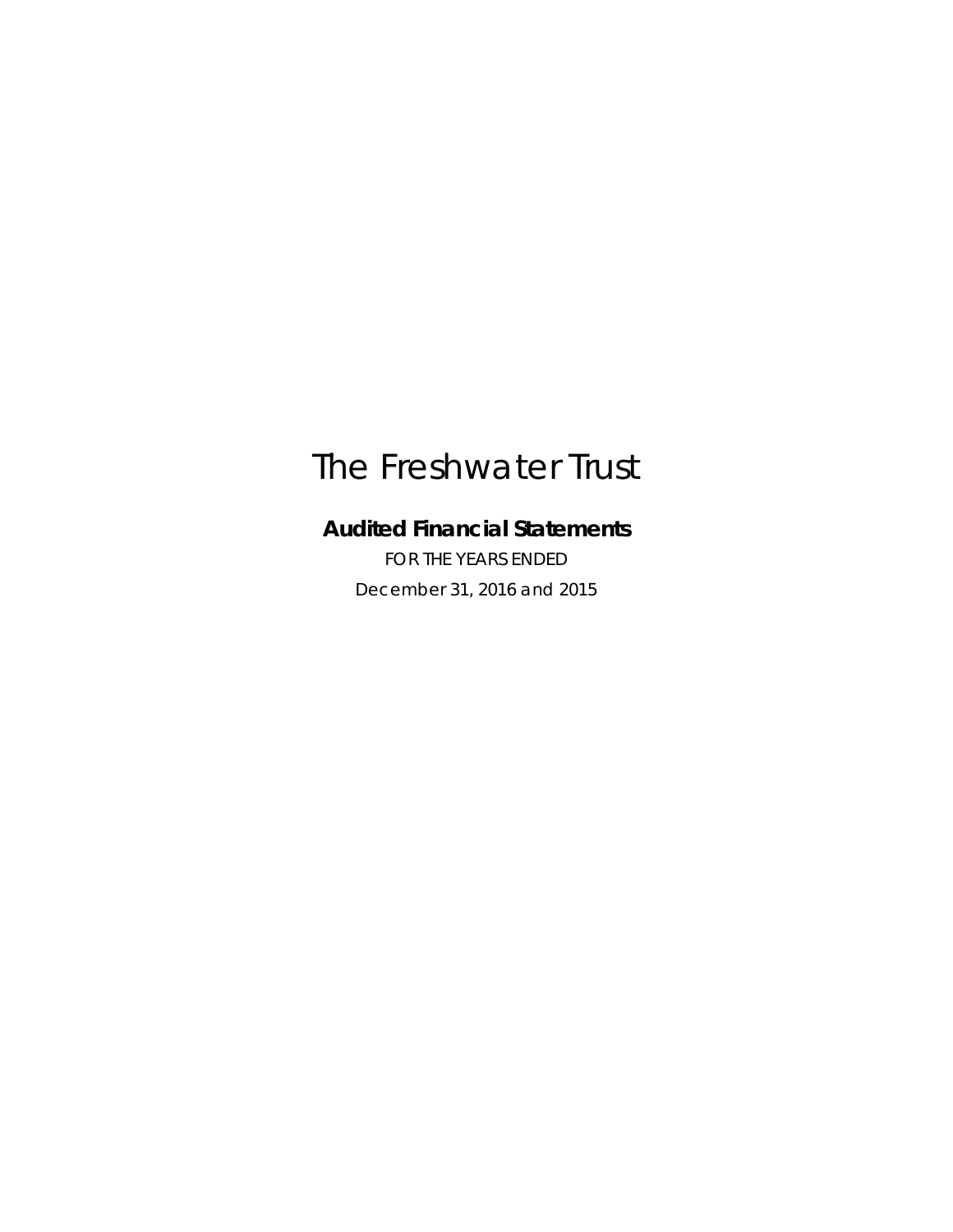## **THE FRESHWATER TRUST**

## TABLE OF CONTENTS

|                                                                                                                                                                                                                                    | Page      |
|------------------------------------------------------------------------------------------------------------------------------------------------------------------------------------------------------------------------------------|-----------|
| <b>INDEPENDENT AUDITOR'S REPORT</b>                                                                                                                                                                                                | $1 - 2$   |
| <b>FINANCIAL STATEMENTS</b>                                                                                                                                                                                                        |           |
| <b>Statements of Financial Position</b>                                                                                                                                                                                            | 3         |
| Statement of Activities - December 31, 2016                                                                                                                                                                                        | 4         |
| Statement of Activities - December 31, 2015                                                                                                                                                                                        | 5         |
| Statement of Functional Expenses - December 31, 2016                                                                                                                                                                               | 6         |
| Statement of Functional Expenses - December 31, 2015                                                                                                                                                                               | 7         |
| <b>Statements of Cash Flows</b>                                                                                                                                                                                                    | 8         |
| <b>Notes to Financial Statements</b>                                                                                                                                                                                               | $9 - 19$  |
| SUPPLEMENTARY SCHEDULES                                                                                                                                                                                                            |           |
| Schedule of Expenditures of Federal Awards                                                                                                                                                                                         | 20        |
| Notes to Schedule of Expenditures of Federal Awards                                                                                                                                                                                | 21        |
| INDEPENDENT AUDITOR'S REPORT ON INTERNAL CONTROL OVER FINANCIAL<br>REPORTING AND ON COMPLIANCE AND OTHER MATTERS BASED ON AN AUDIT OF<br>FINANCIAL STATEMENTS PERFORMED IN ACCORDANCE WITH GOVERNMENT<br><b>AUDITING STANDARDS</b> | $22 - 23$ |
| INDEPENDENT AUDITOR'S REPORT ON COMPLIANCE FOR EACH MAJOR PROGRAM<br>AND ON INTERNAL CONTROL OVER COMPLIANCE REQUIRED BY THE UNIFORM<br><b>GUIDANCE</b>                                                                            | 24-25     |
| Schedule of Findings and Questioned Costs                                                                                                                                                                                          | 26-28     |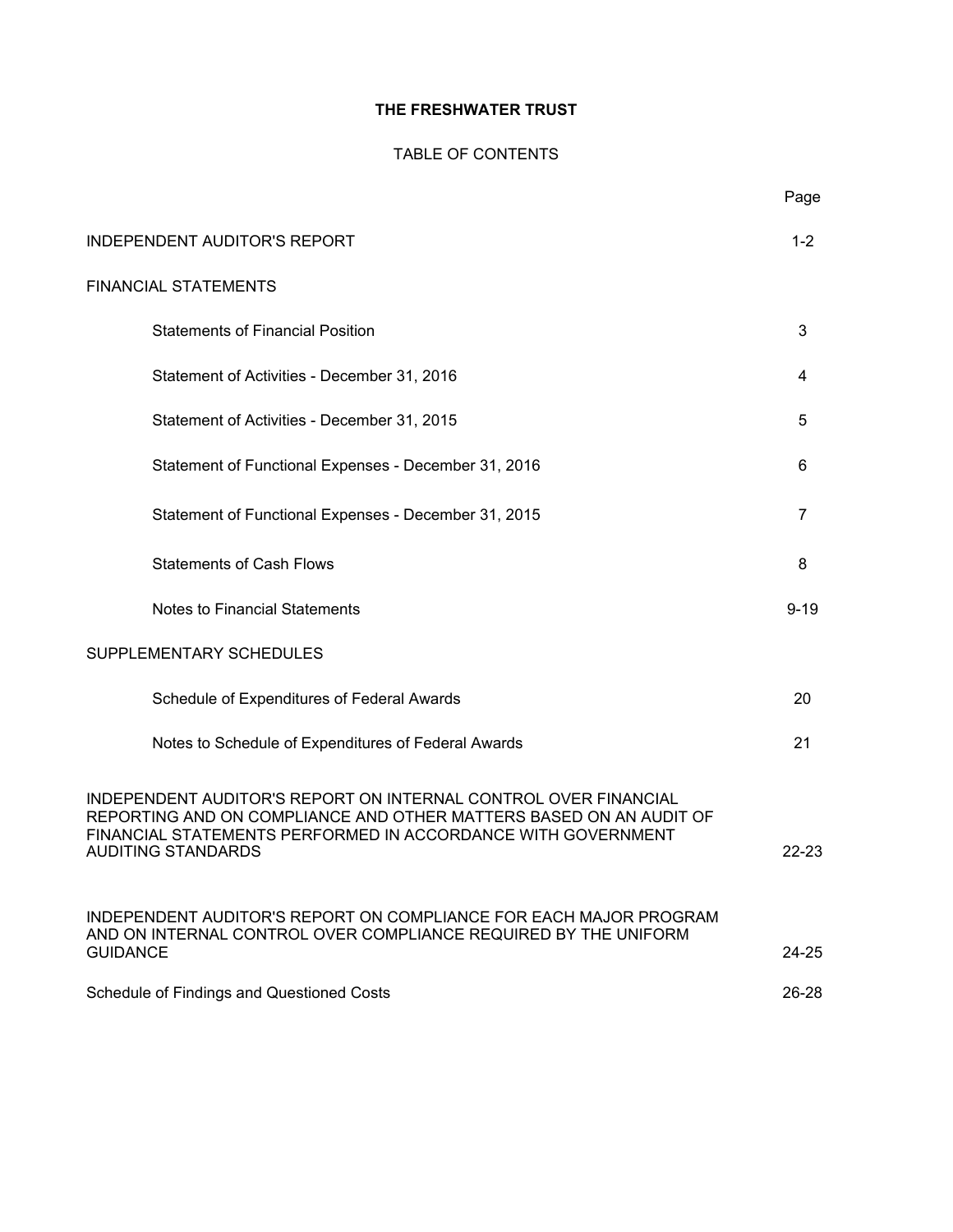## **INDEPENDENT AUDITOR'S REPORT**

#### **To the Board of Directors of**

The Freshwater Trust

#### **Report on the Financial Statements**

We have audited the accompanying financial statements of The Freshwater Trust (a nonprofit organization), which comprise the statements of financial position as of December 31, 2016 and 2015, and the related statements of activities, functional expenses, and cash flows for the years then ended, and the related notes to the financial statements.

#### *Management's Responsibility for the Financial Statements*

Management is responsible for the preparation and fair presentation of these financial statements in accordance with accounting principles generally accepted in the United States of America; this includes the design, implementation, and maintenance of internal control relevant to the preparation and fair presentation of financial statements that are free from material misstatement, whether due to fraud or error.

#### *Auditor's Responsibility*

Our responsibility is to express an opinion on these financial statements based on our audits. We conducted our audits in accordance with auditing standards generally accepted in the United States of America and the standards applicable to financial audits contained in Government Auditing Standards, issued by the Comptroller General of the United States. Those standards require that we plan and perform the audit to obtain reasonable assurance about whether the financial statements are free of material misstatement.

An audit involves performing procedures to obtain audit evidence about the amounts and disclosures in the financial statements. The procedures selected depend on the auditor's judgment, including the assessment of the risks of material misstatement of the financial statements, whether due to fraud or error. In making those risk assessments, the auditor considers internal control relevant to the entity's preparation and fair presentation of the financial statements in order to design audit procedures that are appropriate in the circumstances, but not for the purpose of expressing an opinion on the effectiveness of the entity's internal control. Accordingly, we express no such opinion. An audit also includes evaluating the appropriateness of accounting policies used and the reasonableness of significant accounting estimates made by management, as well as evaluating the overall presentation of the financial statements.

We believe that the audit evidence we have obtained is sufficient and appropriate to provide a basis for our audit opinion.

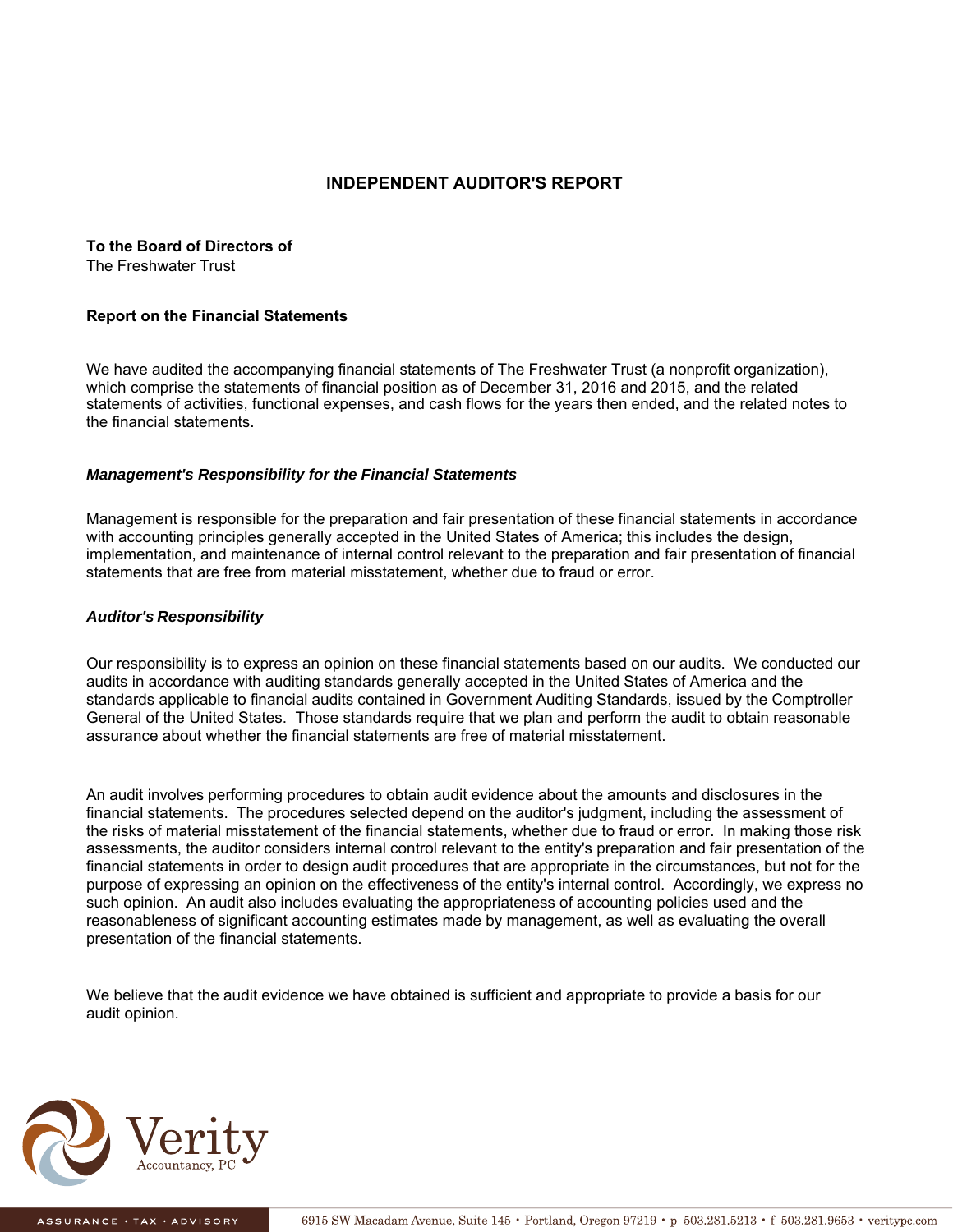#### *Opinion*

In our opinion, the financial statements referred to above present fairly, in all material respects, the financial position of The Freshwater Trust as of December 31, 2016 and 2015, and the changes in its net assets and its cash flows for the years then ended in accordance with accounting principles generally accepted in the United States of America.

#### *Other Matters*

#### *Other Information*

Our audit was conducted for the purpose of forming an opinion on the financial statements as a whole. The accompanying schedule of expenditures of federal awards, as required by Title 2 U.S. Code of Federal Regulations (CFR) Part 200, Uniform Administrative Requirements, Cost Principles, and Audit Requirements for Federal Awards, is presented for purposes of additional analysis and is not a required part of the financial statements. Such information is the responsibility of management and was derived from and relates directly to the underlying accounting and other records used to prepare the financial statements. The information has been subjected to the auditing procedures applied in the audit of the financial statements and certain additional procedures, including comparing and reconciling such information directly to the underlying accounting and other records used to prepare the financial statements or to the financial statements themselves, and other additional procedures in accordance with auditing standards generally accepted in the United States of America. In our opinion, the information is fairly stated, in all material respects, in relation to the financial statements as a whole.

#### **Other Reporting Required by Government Auditing Standards**

In accordance with Government Auditing Standards, we have also issued our report dated May 29, 2017 on our consideration of The Freshwater Trust's internal control over financial reporting and on our tests of its compliance with certain provisions of laws, regulations, contracts, and grant agreements and other matters. The purpose of that report is to describe the scope of our testing of internal control over financial reporting and compliance and the results of that testing, and not to provide an opinion on internal control over financial reporting or on compliance. That report is an integral part of an audit performed in accordance with Government Auditing Standards in considering The Freshwater Trust's internal control over financial reporting and compliance.

Verity Accountancy, PC

Verity Accountancy, PC

May 29, 2017 Portland, Oregon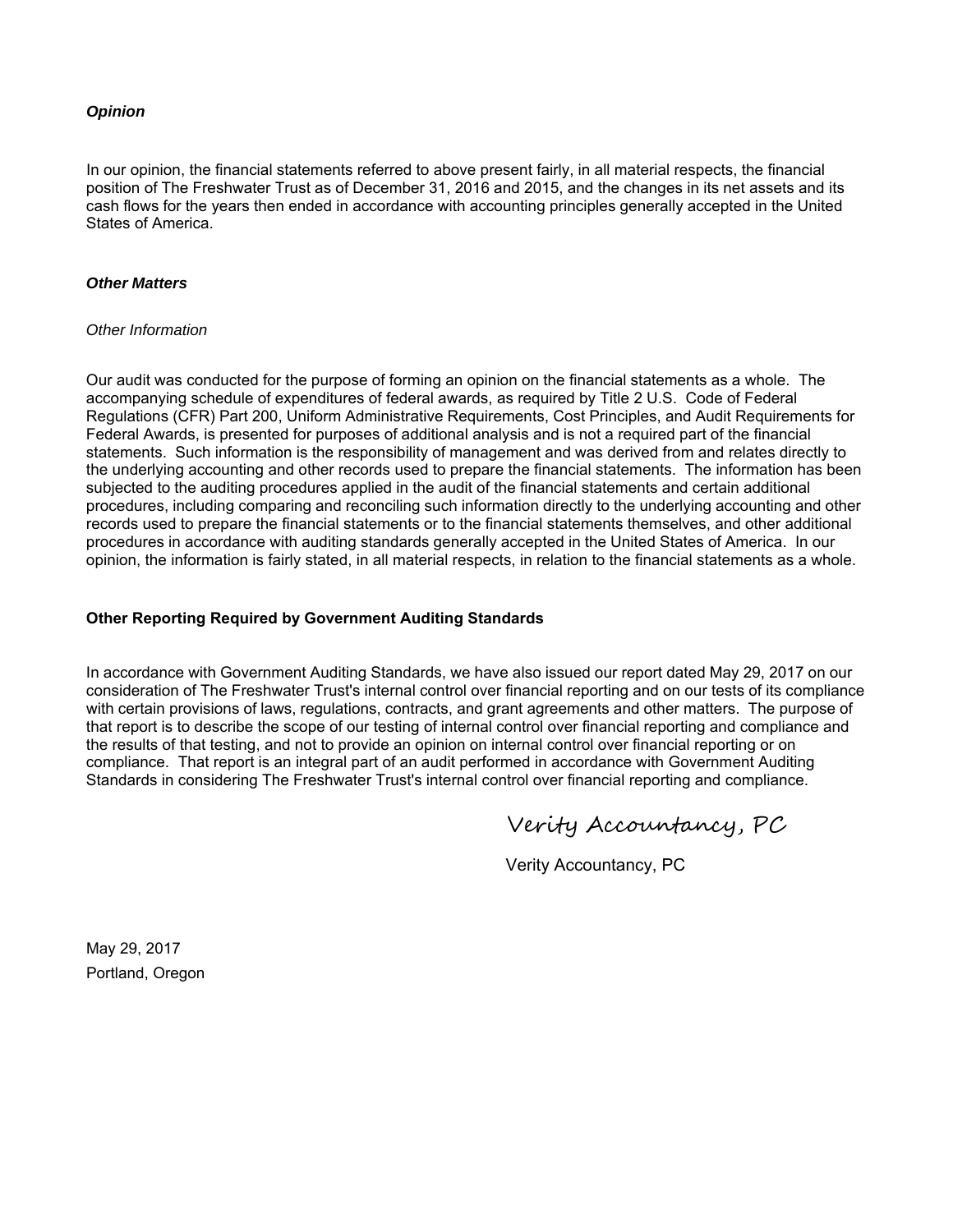# THE FRESHWATER TRUST **Statements of Financial Position** December 31, 2016 and 2015

#### **Assets**

|                                    | 2016            | 2015            |  |  |
|------------------------------------|-----------------|-----------------|--|--|
| <b>Current Assets</b>              |                 |                 |  |  |
| Cash and cash equivalents          | \$<br>1,471,794 | \$<br>2,165,500 |  |  |
| Investments - other, short term    |                 | 743,387         |  |  |
| Grants and fees receivable         | 1,478,661       | 543,134         |  |  |
| Pledges receivable                 |                 | 97,694          |  |  |
| Prepaid expenses                   | 50,524          | 78,779          |  |  |
| <b>Deposits</b>                    | 33,569          | 49,847          |  |  |
| <b>Total Current Assets</b>        | 3,034,548       | 3,678,341       |  |  |
| <b>Property and Equipment</b>      |                 |                 |  |  |
| <b>Furniture &amp; Fixtures</b>    | 131,122         | 51,479          |  |  |
| Equipment                          | 263,478         | 258,593         |  |  |
| Leasehold Improvements             | 392,252         | 199,612         |  |  |
| Less Accumulated Depreciation      | (265,086)       | (170, 270)      |  |  |
| <b>Net Property and Equipment</b>  | 521,766         | 339,414         |  |  |
| Beneficial interest held by others | 125,011         | 118,343         |  |  |
| StreamBank software, net           | 869,605         | 904,146         |  |  |
| Water rights interest              | 1,209,873       | 1,209,873       |  |  |
| <b>Total Assets</b>                | 5,760,803       | \$<br>6,250,117 |  |  |

## **Liabilities and Net Assets**

|                                         | 2016            |    | 2015      |
|-----------------------------------------|-----------------|----|-----------|
| <b>Current Liabilities</b>              |                 |    |           |
| Accounts payable                        | \$<br>357,730   | \$ | 298,080   |
| <b>Accrued interest</b>                 | 16,811          |    | 16,811    |
| Payroll liabilities                     | 79,245          |    | 101,173   |
| Pension obligation                      | 478             |    | 7,020     |
| Current portion of PRI Ioan payable     | 200,000         |    |           |
| <b>Total Current Liabilities</b>        | 654,264         |    | 423,084   |
| <b>Other Liabilities</b>                |                 |    |           |
| Deferred revenue                        | 56,800          |    | 36,500    |
| PRI loan payable                        | 3,700,000       |    | 4,000,000 |
| <b>Total Liabilities</b>                | 4,411,064       |    | 4,459,584 |
| <b>Net Assets</b>                       |                 |    |           |
| Unrestricted                            | 903,744         |    | 823,296   |
| Temporarily restricted                  | 340,640         |    | 867,550   |
| Permanently restricted                  | 105,355         |    | 99,687    |
| <b>Total Net Assets</b>                 | 1,349,739       |    | 1,790,533 |
| <b>Total Liabilities and Net Assets</b> | \$<br>5,760,803 | \$ | 6,250,117 |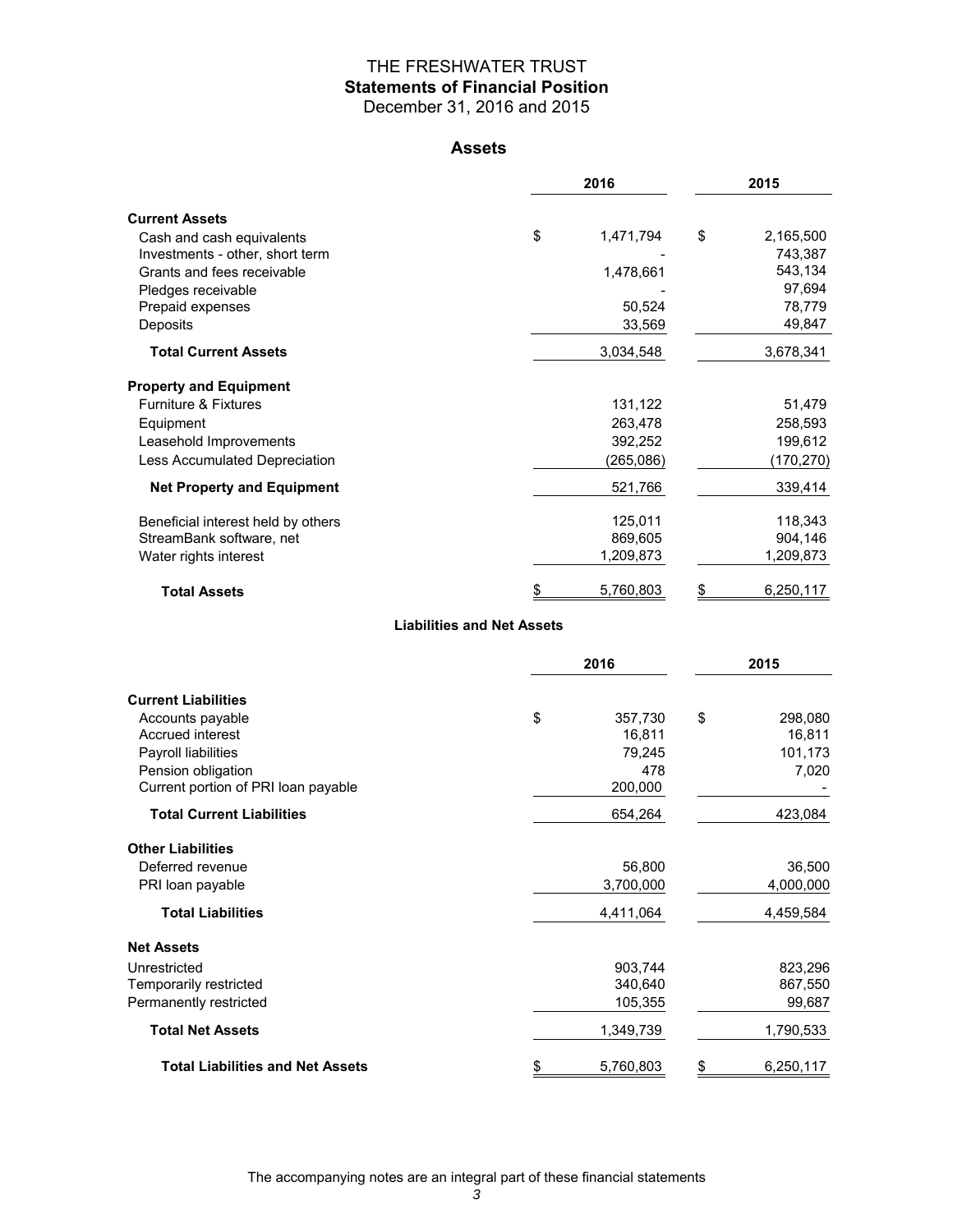# THE FRESHWATER TRUST **Statement of Activities** Year Ended December 31, 2016

|                                                                                  | <b>Unrestricted</b> | <b>Temporarily</b><br><b>Restricted</b> | Permanently<br><b>Restricted</b> | <b>Total</b>    |
|----------------------------------------------------------------------------------|---------------------|-----------------------------------------|----------------------------------|-----------------|
| Revenues, gains and other support:                                               |                     |                                         |                                  |                 |
| Grants and contributions                                                         | \$<br>$12,230$ \$   | 4,118,034 \$                            |                                  | \$<br>4,130,264 |
| Individual giving                                                                | 994,266             |                                         |                                  | 994,266         |
| Water Quality Trading income                                                     | 2,906,617           |                                         |                                  | 2,906,617       |
| Special events income                                                            | 557,160             |                                         |                                  | 557,160         |
| In-kind donations                                                                | 63,812              | 435,784                                 |                                  | 499,596         |
| Interest income                                                                  | 3,029               |                                         |                                  | 3,029           |
| Net gain/(loss) on investments                                                   | 1,528               |                                         | 5,668                            | 7,196           |
| Sales and other revenues                                                         | 10,262              |                                         |                                  | 10,262          |
| Total revenues, gains and other<br>support                                       | 4,548,904           | 4,553,818                               | 5,668                            | 9,108,390       |
| Net assets released from restrictions                                            | 5,080,728           | (5,080,728)                             |                                  |                 |
| Total revenues, gain, other support and<br>net assets released from restrictions | 9,629,632           | (526, 910)                              | 5,668                            | 9,108,390       |
| <b>Expenses:</b>                                                                 |                     |                                         |                                  |                 |
| Program services                                                                 | 7,570,726           |                                         |                                  | 7,570,726       |
| Special events                                                                   | 416,969             |                                         |                                  | 416,969         |
| Development expenses                                                             | 549,894             |                                         |                                  | 549,894         |
| General and administrative                                                       | 1,011,595           |                                         |                                  | 1,011,595       |
| <b>Total Expenses</b>                                                            | 9,549,184           |                                         |                                  | 9,549,184       |
| <b>Change in Net Assets</b>                                                      | 80,448              | (526, 910)                              | 5,668                            | (440, 794)      |
| Net Assets, Beginning of Year                                                    | 823,296             | 867,550                                 | 99,687                           | 1,790,533       |
| Net Assets, End of Year                                                          | \$<br>903,744       | \$<br>340,640                           | \$<br>105,355                    | \$<br>1,349,739 |

The accompanying notes are an integral part of these financial statements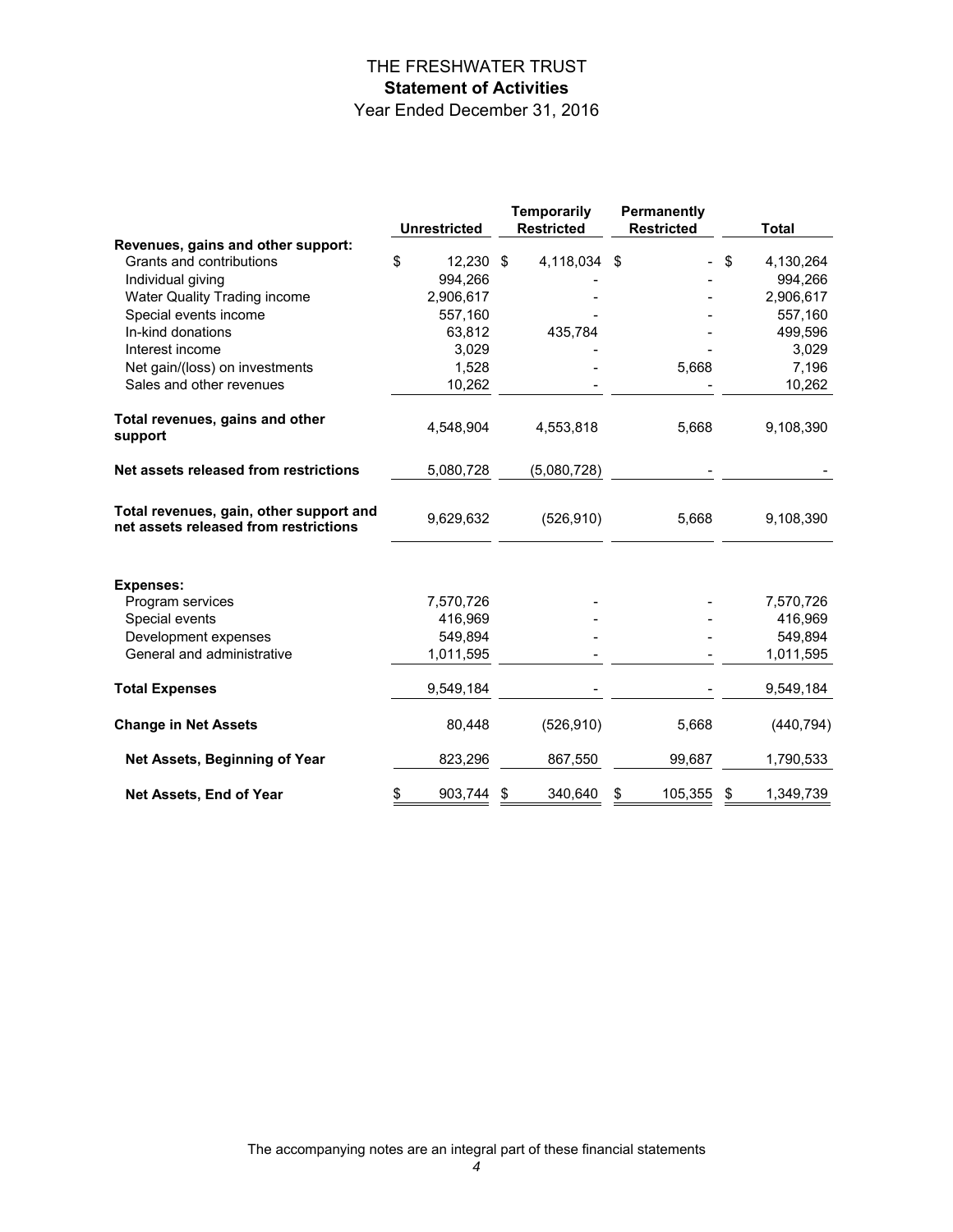# THE FRESHWATER TRUST **Statement of Activities** Year Ended December 31, 2015

|                                                                                  | <b>Unrestricted</b> | <b>Temporarily</b><br><b>Restricted</b> | Permanently<br><b>Restricted</b> | <b>Total</b>    |
|----------------------------------------------------------------------------------|---------------------|-----------------------------------------|----------------------------------|-----------------|
| Revenues, gains and other support:                                               |                     |                                         |                                  |                 |
| Grants and contributions                                                         | \$<br>36,244        | \$<br>3,770,758 \$                      |                                  | \$<br>3,807,002 |
| Individual giving                                                                | 656,850             |                                         |                                  | 656,850         |
| Water Quality Trading income                                                     | 1,909,391           |                                         |                                  | 1,909,391       |
| Special events income                                                            | 592,575             |                                         |                                  | 592,575         |
| In-kind donations                                                                | 47,360              | 358,024                                 |                                  | 405,384         |
| Interest income                                                                  | 2,546               |                                         |                                  | 2,546           |
| Net gain/(loss) on investments                                                   | 3,671               |                                         | (1,500)                          | 2,171           |
| Sales and other revenues                                                         | 1,249               |                                         |                                  | 1,249           |
| Total revenues, gains and other<br>support                                       | 3,249,886           | 4,128,782                               | (1,500)                          | 7,377,168       |
| Net assets released from restrictions                                            | 3,509,340           | (3,509,340)                             |                                  |                 |
| Total revenues, gain, other support and<br>net assets released from restrictions | 6,759,226           | 619,442                                 | (1,500)                          | 7,377,168       |
| <b>Expenses:</b>                                                                 |                     |                                         |                                  |                 |
| Program services                                                                 | 6,596,586           |                                         |                                  | 6,596,586       |
| Special events                                                                   | 347,872             |                                         |                                  | 347,872         |
| Development expenses                                                             | 418,876             |                                         |                                  | 418,876         |
| General and administrative                                                       | 1,223,094           |                                         |                                  | 1,223,094       |
| <b>Total Expenses</b>                                                            | 8,586,428           |                                         |                                  | 8,586,428       |
| <b>Change in Net Assets</b>                                                      | (1,827,202)         | 619,442                                 | (1,500)                          | (1,209,260)     |
| Net Assets, Beginning of Year                                                    | 2,650,498           | 248,108                                 | 101,187                          | 2,999,793       |
| Net Assets, End of Year                                                          | \$<br>823,296       | \$<br>867,550                           | \$<br>99,687                     | \$<br>1,790,533 |

The accompanying notes are an integral part of these financial statements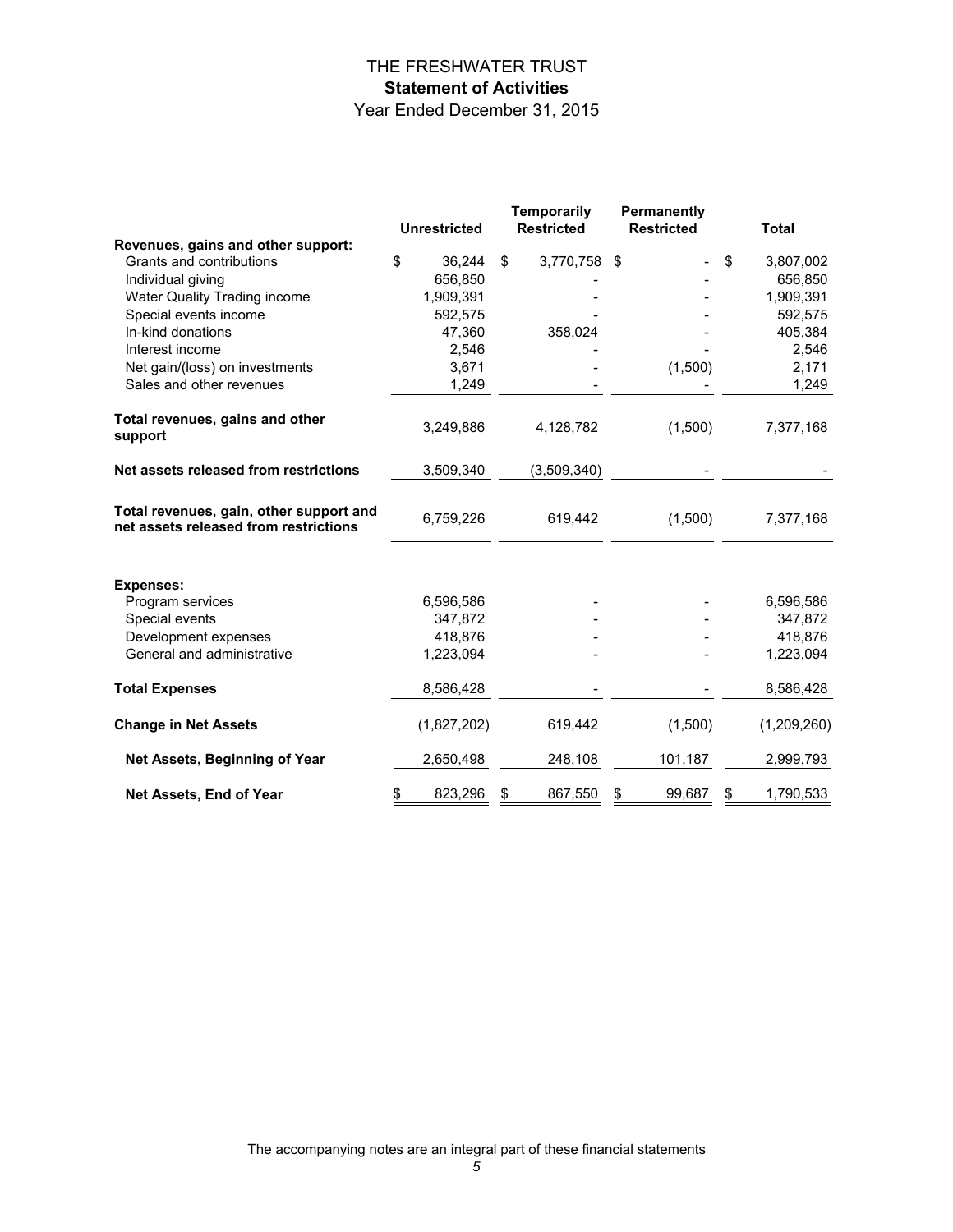# THE FRESHWATER TRUST **Statement of Functional Expenses**

Year Ended December 31, 2016

|                                           |                  | <b>Support Services</b> |                   |    |             |    |                             |                   |
|-------------------------------------------|------------------|-------------------------|-------------------|----|-------------|----|-----------------------------|-------------------|
|                                           | Program Services |                         | Special<br>Events |    | Development |    | General &<br>Administration | Total<br>Expenses |
| Payroll and related costs                 | \$<br>2,389,629  | \$                      | 54,879            | \$ | 444,005     | \$ | 775,571                     | \$<br>3,664,084   |
| Advertising and promotion                 | 5,542            |                         |                   |    | 11,172      |    | 30,618                      | 47,332            |
| Acquisition expenses                      | 44               |                         | 298,278           |    |             |    | 247                         | 298,569           |
| <b>Contracted services</b>                | 2,760,632        |                         |                   |    |             |    | 19,165                      | 2,779,797         |
| <b>Bank charges</b>                       | 1,235            |                         |                   |    | 2,316       |    | 2,208                       | 5,759             |
| Dues and subscriptions                    | 7,652            |                         |                   |    | 10,050      |    | 6,049                       | 23,751            |
| Meetings and education                    | 27,500           |                         |                   |    | 3,206       |    | 69                          | 30,775            |
| Insurance                                 | 13,443           |                         |                   |    |             |    | 39,586                      | 53,029            |
| Interest                                  |                  |                         |                   |    |             |    | 40,000                      | 40,000            |
| Licenses, taxes and fees                  | 2,018            |                         |                   |    |             |    | 2,546                       | 4,564             |
| Supplies                                  | 118,030          |                         |                   |    | 1,519       |    | 16,855                      | 136,404           |
| Gifts and promotion                       | 648              |                         |                   |    | 1,287       |    | 5,955                       | 7,890             |
| Telephone                                 | 11,211           |                         |                   |    |             |    | 14,978                      | 26,189            |
| Postage and shipping                      |                  |                         |                   |    | 4,880       |    | 3,314                       | 8,194             |
| <b>Professional services</b>              | 32,572           |                         |                   |    | 5,863       |    | 85,680                      | 124,115           |
| Printing and publishing                   | 4,687            |                         |                   |    | 11,196      |    | 13,635                      | 29,518            |
| Meals and entertainment                   | 13,592           |                         |                   |    | 7,884       |    | 14,681                      | 36,157            |
| Travel                                    | 150,091          |                         |                   |    | 32,689      |    | 11,340                      | 194,120           |
| Equipment and maintenance                 | 26,749           |                         |                   |    | 620         |    | 36,635                      | 64,004            |
| Occupancy                                 | 168,498          |                         |                   |    | 13,207      |    | 163,809                     | 345,514           |
| Depreciation and amortization             | 182,845          |                         |                   |    |             |    | 14,512                      | 197,357           |
| In-kind donations                         | 435,784          |                         | 63,812            |    |             |    |                             | 499,596           |
| Water acquisition fees and lease payments | 932,466          |                         |                   |    |             |    |                             | 932,466           |
| Indirect cost allocation                  | 285,858          |                         |                   |    |             |    | (285, 858)                  |                   |
| <b>Total Expenses</b>                     | \$<br>7,570,726  | \$                      | 416,969           | \$ | 549,894     | \$ | 1,011,595                   | \$<br>9,549,184   |

The accompanying notes are an integral part of these financial statements.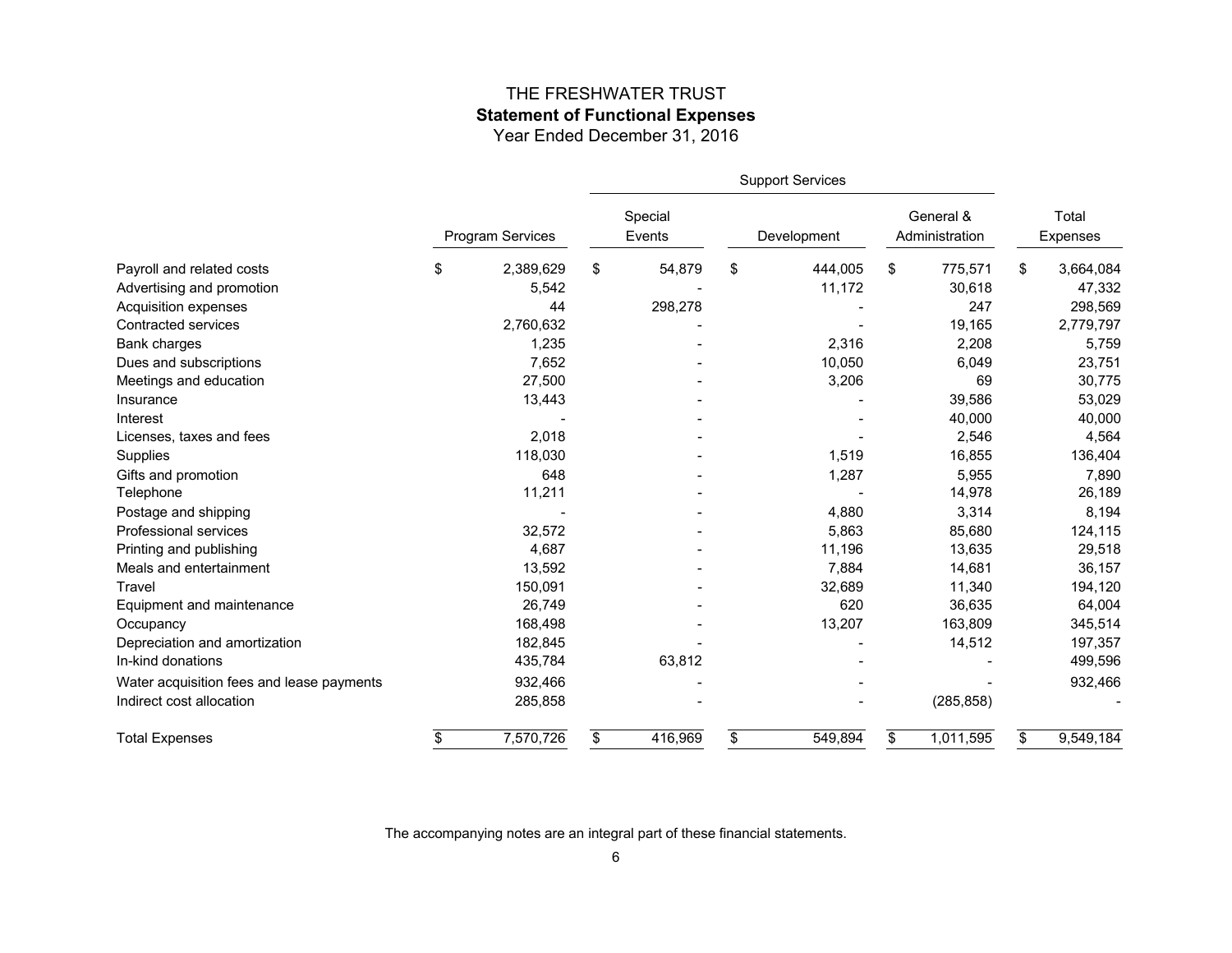#### THE FRESHWATER TRUST

## **Statement of Functional Expenses**

Year Ended December 31, 2015

|                                           |                     | <b>Support Services</b> |                       |    |             |    |                             |    |                       |
|-------------------------------------------|---------------------|-------------------------|-----------------------|----|-------------|----|-----------------------------|----|-----------------------|
|                                           | Program<br>Services |                         | <b>Special Events</b> |    | Development |    | General &<br>Administration |    | <b>Total Expenses</b> |
| Payroll and related costs                 | \$<br>2,544,225     | \$                      | 34,330                | \$ | 314,865     | \$ | 833,135                     | \$ | 3,726,555             |
| Advertising and promotion                 | 20,677              |                         |                       |    | 20,736      |    | 50,581                      |    | 91,994                |
| Acquisition expenses                      | 1,848               |                         | 266,182               |    |             |    | 1,681                       |    | 269,711               |
| Contracted services                       | 1,743,964           |                         |                       |    |             |    | 21,698                      |    | 1,765,662             |
| <b>Bank charges</b>                       | 5                   |                         |                       |    | 1,437       |    | 2,260                       |    | 3,702                 |
| Dues and subscriptions                    | 14,117              |                         |                       |    | 2,415       |    | 7,986                       |    | 24,518                |
| Meetings and education                    | 57,372              |                         |                       |    | 3,178       |    | 10,978                      |    | 71,528                |
| Insurance                                 |                     |                         |                       |    |             |    | 50,966                      |    | 50,966                |
| Interest                                  |                     |                         |                       |    |             |    | 40,000                      |    | 40,000                |
| Licenses, taxes and fees                  | 1,654               |                         |                       |    |             |    | 4,711                       |    | 6,365                 |
| Supplies                                  | 201,468             |                         |                       |    | 491         |    | 19,435                      |    | 221,394               |
| Gifts and promotion                       | 3,015               |                         |                       |    | 1,056       |    | 15,412                      |    | 19,483                |
| Telephone                                 | 6,098               |                         |                       |    |             |    | 18,023                      |    | 24,121                |
| Postage and shipping                      |                     |                         |                       |    | 2,636       |    | 9,137                       |    | 11,773                |
| Professional services                     | 95,063              |                         |                       |    | 20,360      |    | 41,260                      |    | 156,683               |
| Printing and publishing                   | 4,971               |                         |                       |    | 11,492      |    | 25,179                      |    | 41,642                |
| Meals and entertainment                   | 26,958              |                         |                       |    | 8,511       |    | 21,879                      |    | 57,348                |
| Travel                                    | 273,762             |                         |                       |    | 14,248      |    | 22,780                      |    | 310,790               |
| Equipment and maintenance                 | 9,001               |                         |                       |    | 1,346       |    | 46,582                      |    | 56,929                |
| Occupancy                                 | 140,461             |                         |                       |    | 16,105      |    | 79,618                      |    | 236,184               |
| Depreciation and amortization             | 125,634             |                         |                       |    |             |    | 17,292                      |    | 142,926               |
| In-kind donations                         | 358,024             |                         | 47,360                |    |             |    |                             |    | 405,384               |
| Water acquisition fees and lease payments | 850,770             |                         |                       |    |             |    |                             |    | 850,770               |
| Indirect cost allocation                  | 117,499             |                         |                       |    |             |    | (117, 499)                  |    |                       |
| <b>Total Expenses</b>                     | \$<br>6,596,586     | \$                      | 347,872               | \$ | 418,876     | \$ | 1,223,094                   | \$ | 8,586,428             |

The accompanying notes are an integral part of these financial statements.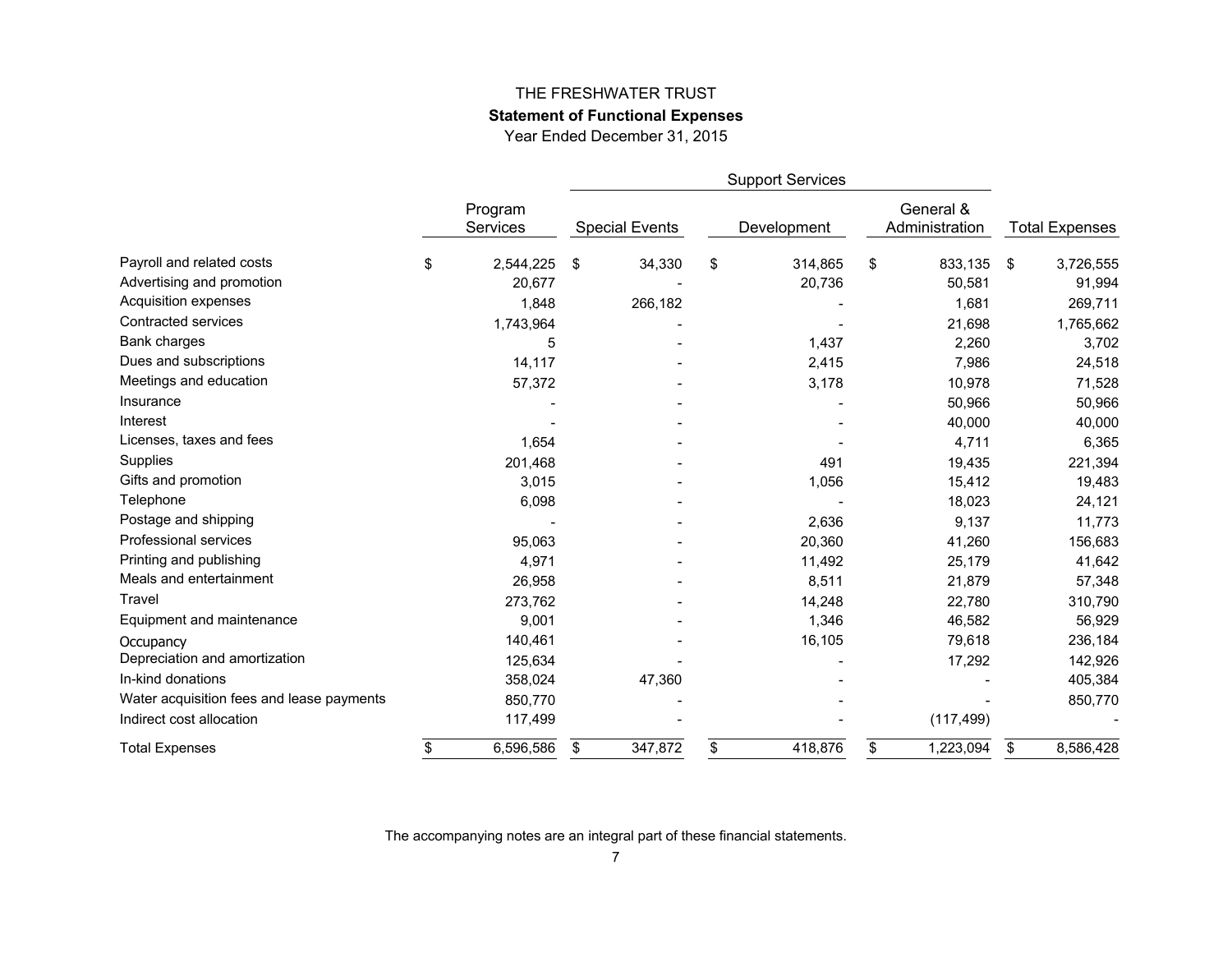# The Freshwater Trust **Statements of Cash Flows** Years Ended December 31, 2016 and 2015

|                                                      | 2016 |            |                 | 2015        |
|------------------------------------------------------|------|------------|-----------------|-------------|
| <b>Cash Flows from Operating Activities</b>          |      |            |                 |             |
| Decrease in net assets                               | \$   | (440, 794) | \$              | (1,209,260) |
| Adjustments to reconcile change in net assets to     |      |            |                 |             |
| net cash provided by (used in) operating activities: |      |            |                 |             |
| Depreciation and Amortization                        |      | 197,357    |                 | 142,926     |
| Net unrealized and realized gains on investments     |      | (9,988)    |                 | (2, 171)    |
| Decrease (Increase) in Operating Assets:             |      |            |                 |             |
| Pledges receivable                                   |      | 97,694     |                 | (97, 694)   |
| Grants and fees receivable                           |      | (935, 527) |                 | 1,734,607   |
| <b>Prepaid Expenses</b>                              |      | 28,255     |                 | (31, 688)   |
| Deposits                                             |      | 16,278     |                 | (24, 864)   |
| Increase (Decrease) in Operating Liabilities:        |      |            |                 |             |
| <b>Accounts Payable</b>                              |      | 59,650     |                 | 46,234      |
| <b>Accrued Interest</b>                              |      |            |                 | (633)       |
| <b>Accrued Expenses</b>                              |      | (21, 928)  |                 | (164)       |
| <b>Pension Obligation</b>                            |      | (6, 542)   |                 | (23, 590)   |
| <b>Deferred Revenue</b>                              |      | 20,300     |                 | 14,000      |
| Net Cash Provided/(Used) by Operating Activities     |      | (995, 245) |                 | 547,703     |
| <b>Cash Flows from Investing Activities</b>          |      |            |                 |             |
| Purchases of Property and Equipment                  |      | (345, 169) |                 | (398, 938)  |
| Purchases of Investments                             |      |            |                 | (500,000)   |
| Proceeds from Investments                            |      | 746,708    |                 | 1,000,000   |
| <b>Net Cash Provided by Investing Activities</b>     |      | 401,539    |                 | 101,062     |
| <b>Cash Flows from Financing Activities</b>          |      |            |                 |             |
| PRI Loan Repayment                                   |      | (100,000)  |                 |             |
| <b>Net Cash Used by Financing Activities</b>         |      | (100,000)  |                 |             |
| Net Increase (Decrease) In Cash and Cash Equivalents |      | (693, 706) |                 | 648,765     |
| <b>Beginning Cash and Cash Equivalents</b>           |      | 2,165,500  |                 | 1,516,735   |
| <b>Ending Cash and Cash Equivalents</b>              | \$   | 1,471,794  | $\overline{\$}$ | 2,165,500   |
| Supplemental Disclosures of Cash Flow Information    |      |            |                 |             |
| Cash paid for loan interest                          | \$   | 40,000     | \$              | 40,633      |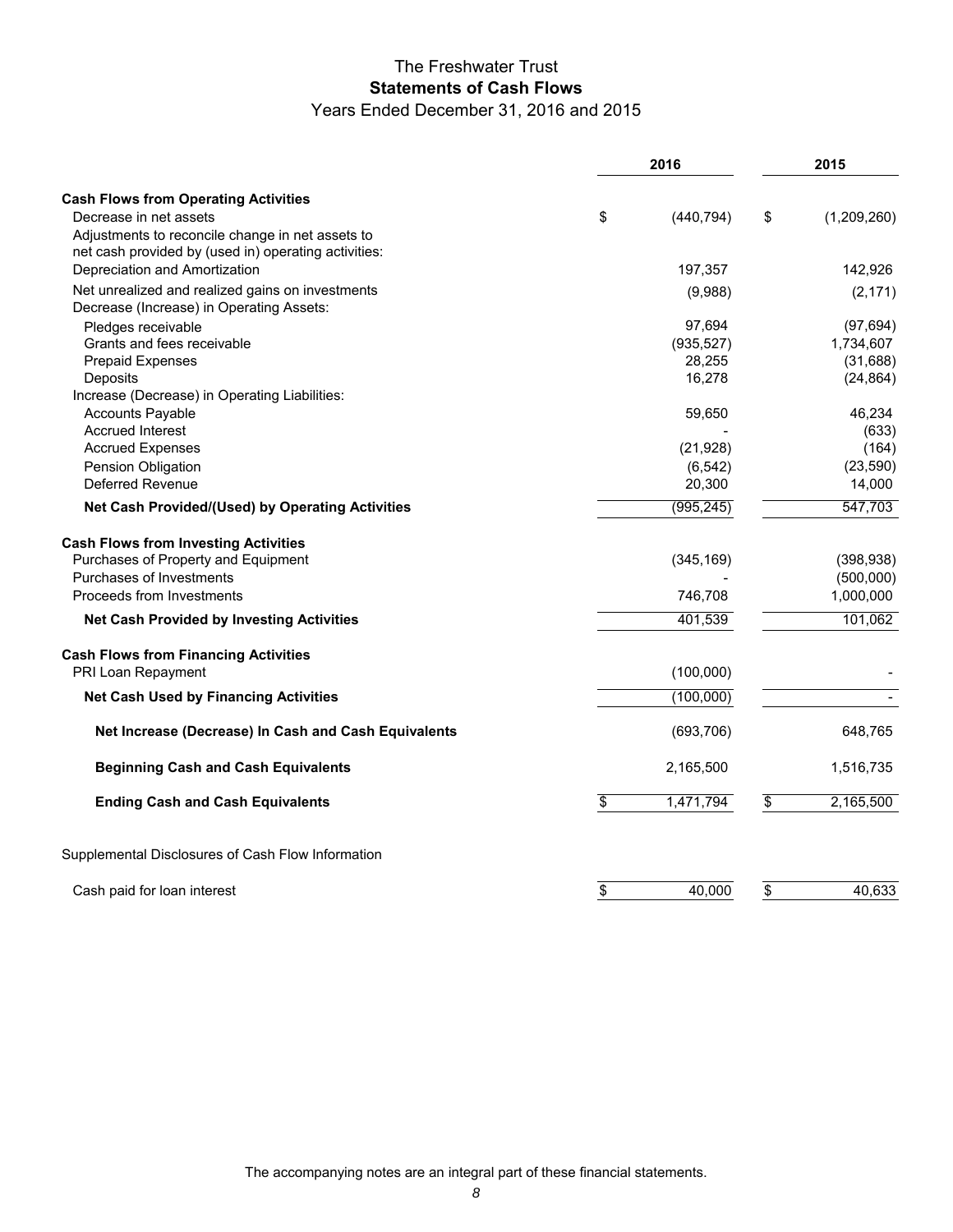For The Years Ended December 31, 2016 and 2015

## **NOTE 1 - ORGANIZATION**

The Freshwater Trust (the Organization) is a 501(c)(3) not-for-profit that preserves and restores freshwater ecosystems. The Freshwater Trust uses cooperative, market-based solutions that benefit rivers, working lands and local communities - from working with landowners to keep more water in streams to streamlining restoration processes to achieve greater pace and scale to improving aquatic habitat using a localized approach.

During the years ended December 31, 2016 and 2015, the Organization incurred program expenses in the following major categories:

Water Quality Trading - The Freshwater Trust's water quality trading program allows for regulated entities to achieve regulatory compliance by funding restoration actions. By calculating and quantifying how much thermal energy is avoided on a river by planting streamside trees, the Organization generates credits that are then purchased by wastewater facilities and power plants to offset their impacts to impaired rivers and streams. The work is done in partnership with regulated agencies, irrigators, regulators and farmers. This program can include restoration actions that generate not only temperature credits, but also credits generated from reductions of other pollutants, such as nutrients.

Flow - The Freshwater Trust restores stream flows by working collaboratively with willing landowners. The Organization uses a variety of cooperative solutions, including financial compensation, technical assistance and expert advice to keep more water in our streams and rivers.

Habitat - The Freshwater Trust actively restores aquatic habitat in Oregon through its Habitat Restoration program. From placing logs instream to create river complexity and planting trees to stabilize streambanks and provide shade to lower water temperature, the Organization advances science-based, ecologically-sound restoration projects to restore habitat function critical to salmon productivity.

## **NOTE 2 - SUMMARY OF SIGNIFICANT ACCOUNTING POLICIES**

Basis of Accounting - The accompanying financial statements have been prepared on the accrual basis of accounting in accordance with accounting principles generally accepted in the United States of America.

Basis of Presentation - The Organization has adopted the provisions of Financial Accounting Standards Board (FASB) Accounting Standards Codification (ASC) No. 958-605-25 "Revenue Recognition" and FASB ASC No. 958-205 "Presentation of Financial Statements." These provisions establish standards for external financial reporting by not-for-profit organizations and require that resources be classified for accounting and reporting purposes into three net asset categories according to externally (donor) imposed restrictions. A description of the three net asset categories follows:

Unrestricted net assets - Net assets not subject to donor-imposed restrictions.

Temporarily restricted net assets - Net assets subject to donor-imposed restrictions that will be met either by actions of the Organization and/or the passage of time.

Permanently restricted net assets - Net assets restricted by donors to be maintained in perpetuity. Generally, income earned on such funds is unrestricted or temporarily restricted based on donor stipulations.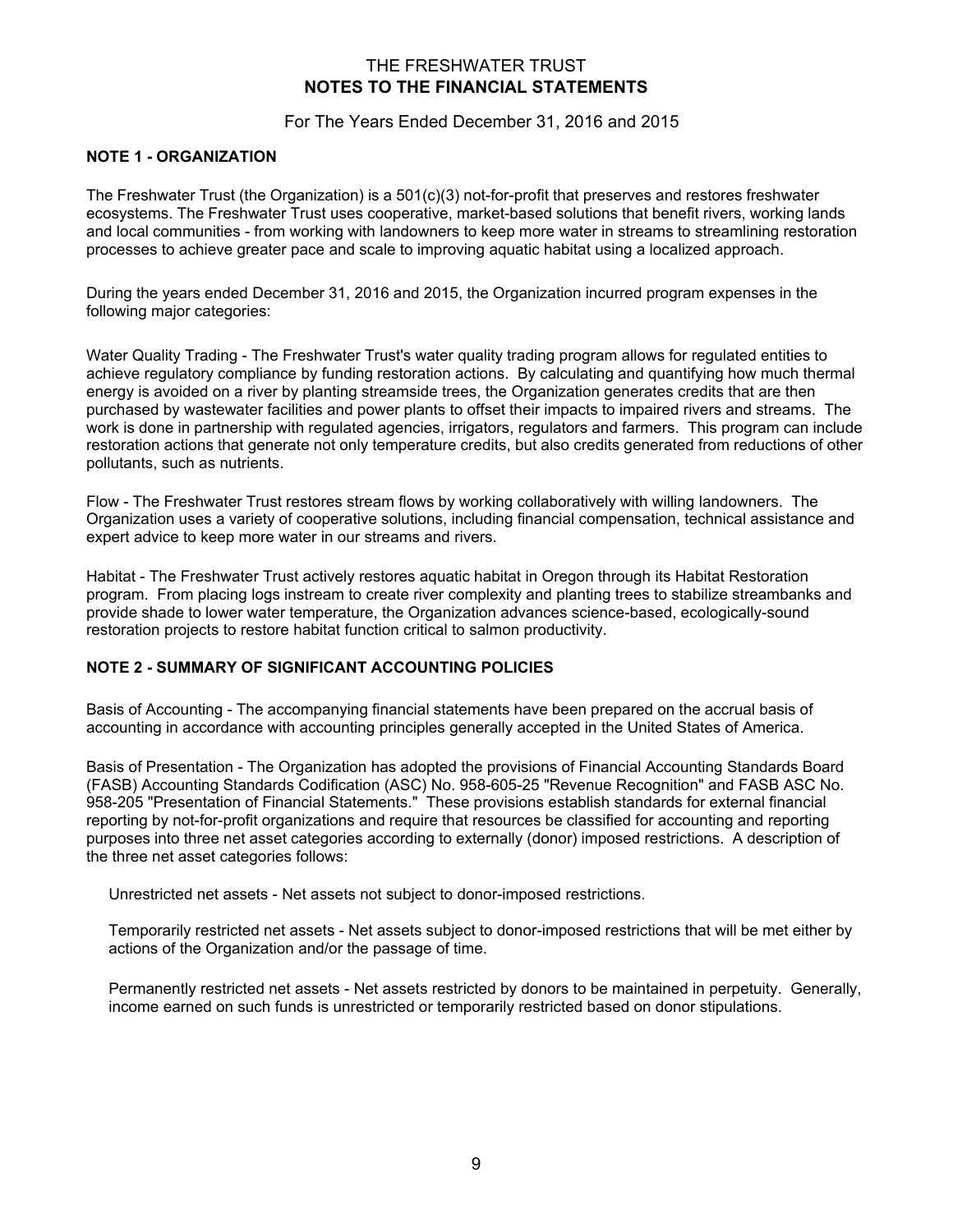For The Years Ended December 31, 2016 and 2015

## **NOTE 2 - SUMMARY OF SIGNIFICANT ACCOUNTING POLICIES (CONTINUED)**

Expenses are reported as a decrease in unrestricted net assets. Gains and losses on investments and other asset or liabilities are reported as increases or decreases in unrestricted net assets unless their use is restricted by explicit donor stipulations or by law. Expirations of temporary restrictions on net assets (i.e. donor-stipulated purpose has been fulfilled and/or the stipulated time period has elapsed) are reported as net assets released from restrictions.

Cash Equivalents - For financial statement purposes, the Organization considers all liquid investments having initial maturities of three months or less to be cash equivalents.

Contributions - Contributions, which include unconditional promises to give (pledges), are recognized as revenues in the period received. Conditional promises to give are not recognized until they become unconditional, that is when the conditions on which they depend are substantially met. Contributions of assets other than cash are recorded at their estimated fair market value.

Property and Equipment - Purchased property and equipment is recorded at its cost of acquisition. Donated property is recorded at its estimated fair market value. Property and equipment additions in excess of \$500 are capitalized. Depreciation is provided on a straight-line basis over the estimated useful lives of 3 to 10 years.

Depreciation of property and equipment for the years ended December 31, 2016 and 2015 was:

\$ 142,926 197,357 \$

Income Taxes - The Organization is exempt from federal and state income tax under Section 501(c)(3) of the Internal Revenue Code. No provision for income taxes has been made in the accompanying statements.

Accounting principles require management to evaluate tax positions taken by the organization and recognize a tax liability (or asset) if the organization has taken an uncertain position that more than likely than not would not be sustained upon examination by the Internal Revenue Service. Management has analyzed the tax positions taken by the organization, and has concluded that as of December 31, 2016 and 2015, there are no uncertain positions taken or expected to be taken that would require recognition of a liability (or asset) or disclosure in the financial statements.

The organization is subject to routine audits by taxing jurisdictions; however there are currently no audits for any tax periods in progress. Management believes the organization is no longer subject to income tax examinations for years prior to 2013.

Investments - Other - Certificates of deposit held for investment that are not debt securities are included in investments - other. Certificates with original maturities greater than three months and remaining maturities less than one year are classified as investments - other, short-term. Certificates of deposit with remaining maturities greater than one year are classified as investments - other, long-term.

Fair Value of Financial Instruments - Financial instruments are composed of cash, investments, accounts/grants/pledges receivable, water rights, accounts payable and accrued liabilities, the carrying value of which approximates fair market value.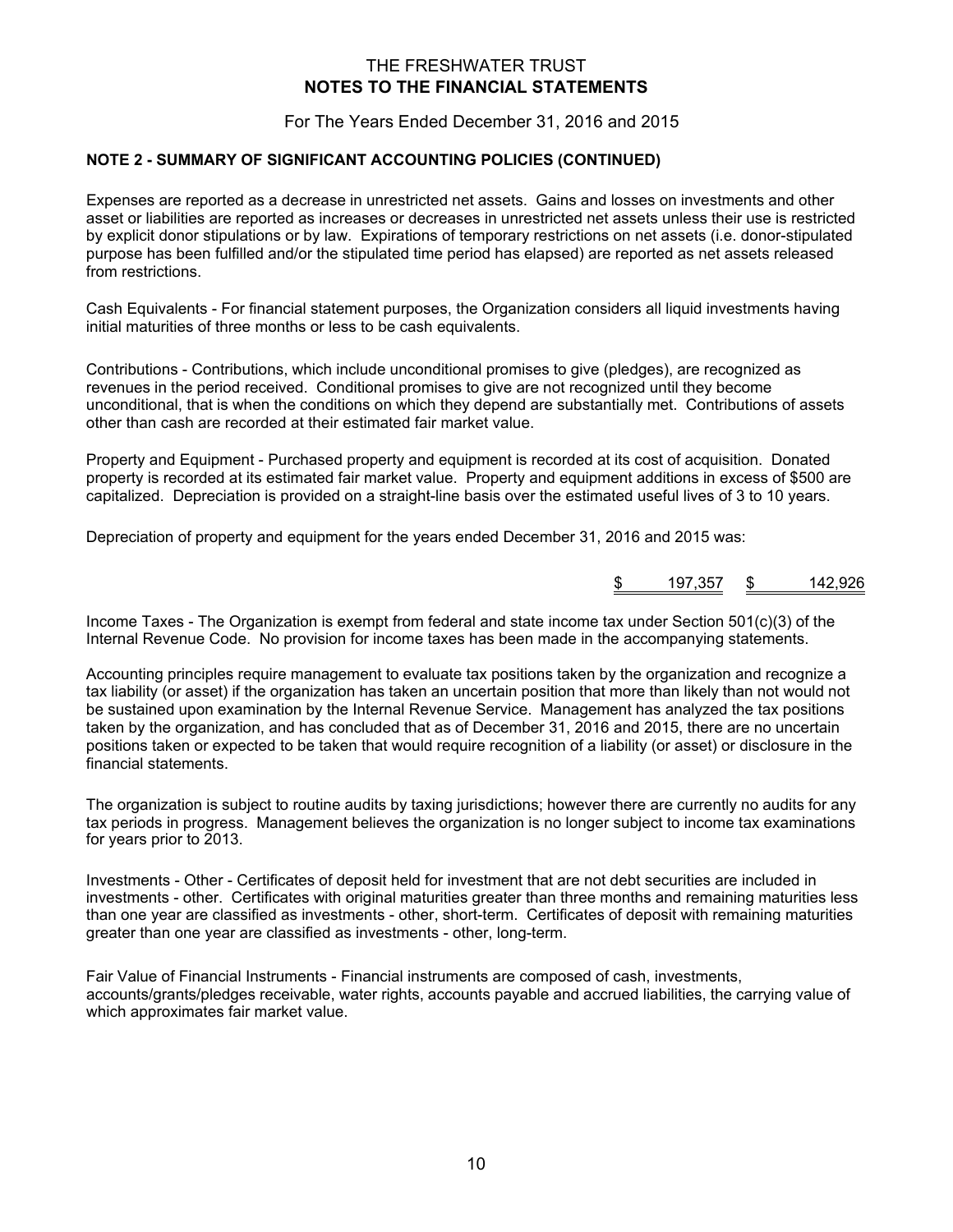For The Years Ended December 31, 2016 and 2015

## **NOTE 2 - SUMMARY OF SIGNIFICANT ACCOUNTING POLICIES (CONTINUED)**

Revenue Recognition - All contributions and grants are considered available for unrestricted use unless specifically restricted by the donor. Service revenues are recognized at the time services are provided and the revenues are earned. Membership payments received from Organization members are considered equivalent to unrestricted contributions and are recognized as revenue when received.

Software development costs - Cost to develop software programs to be used solely for internal needs have been accounted for in accordance with the provisions of Financial Accounting Standards Board (FASB) Accounting Standards Codification (ASC) No. 350-40 "Internal - Use Software". Costs incurred during the application development stage for software programs to be used solely for internal needs were capitalized and will be amortized over their useful life once the software is substantially complete and ready for its intended use. Effective January 1, 2014, capitalized software of \$1,025,407 became ready for its intended use and will be amortized over 10 years. Amortization expense for the years ended December 31, 2016 and 2015 was \$102,541 and 102,541, respectively.

Use of Estimates - The preparation of financial statements in conformity with accounting principles generally accepted in the United States of America requires that management make estimates and assumptions that affect the reported amounts of assets and liabilities, the disclosure of contingent assets and liabilities at the date of the financial statements, and the reported amounts of revenues and expenses during the reporting period. Actual results could differ from those estimates.

Subsequent Events - Management has evaluated subsequent events through May 29, 2017, the date the financial statements were available to be issued.

## **NOTE 3 - CONCENTRATION OF CREDIT RISK**

Financial instruments, which potentially expose the Organization to concentrations of credit risk, consist primarily of cash and cash equivalents. Cash is deposited with institutions insured by the Federal Deposit Insurance Corporation (FDIC) and at times during the year exceeded the FDIC limits. At December 31, 2016 and 2015, cash balances exceed federally insured limits by \$694,772 and \$1,606,884, respectively.

Cash equivalents consist of certificates of deposit that are invested with institutions covered by the CDARS Network. Member institutions issue CDs in amounts under the \$250,000 FDIC limit. At December 31, 2016 and 2015, the Organization's uninsured certificates of deposit balance totaled \$-0- and \$-0-, respectively.

The Organization has not experienced any losses in such accounts and believes it is not exposed to any significant credit risk on cash and cash equivalents.

## **NOTE 4 - PLEDGES RECEIVABLE**

Pledges receivable consist of amounts that were promised to the Organization and will be paid within one year of promise. Pledges receivable are carried at original amount less an estimate made for doubtful receivables based on a review of all outstanding amounts. Management believes that all pledges receivable are collectible and that no reserve is necessary. At December 31, 2016 and 2015, contributors have made unconditional promises to give of \$-0- and \$97,694, respectively.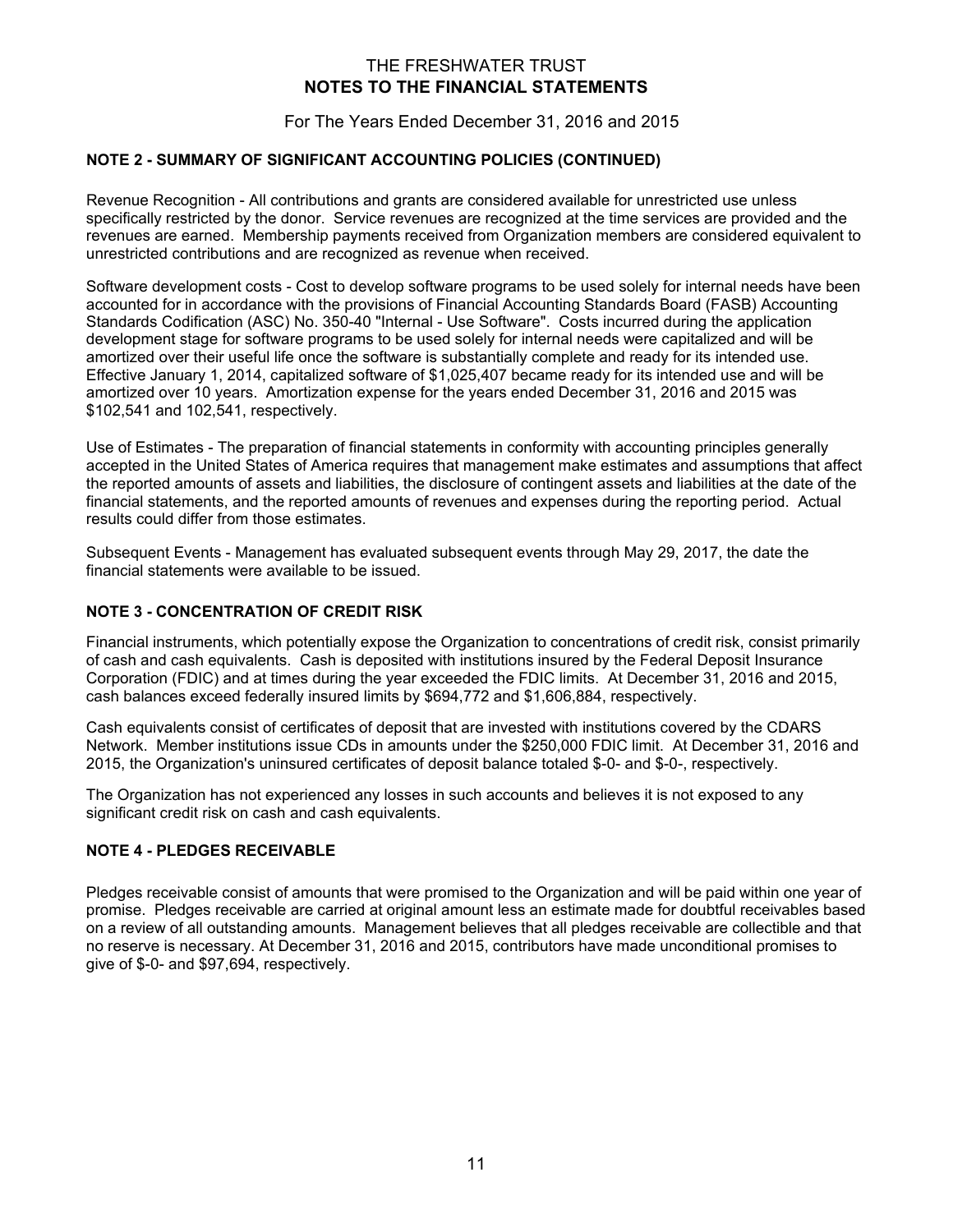For The Years Ended December 31, 2016 and 2015

#### **NOTE 5 - FAIR VALUE MEASUREMENTS**

Financial Accounting Standards Board (FASB) Accounting Standards Codification (ASC) No. 820-10 "Fair Value Measurements", establishes a framework for measuring fair value. That framework provides a fair value hierarchy that prioritizes the inputs to valuation techniques used to measure fair value. The hierarchy gives the highest priority to unadjusted quoted prices in active markets for identical assets or liabilities (level 1 measurements) and the lowest priority to unobservable inputs (level 3 measurements). The three levels of the fair value hierarchy under FASB ASC No. 820-10 are described below:

| Level 1 | Inputs to the valuation methodology are unadjusted quoted prices for<br>identical assets or liabilities in active markets that the Organization has<br>the ability to access. |                                                                                                                                                                  |  |  |  |  |
|---------|-------------------------------------------------------------------------------------------------------------------------------------------------------------------------------|------------------------------------------------------------------------------------------------------------------------------------------------------------------|--|--|--|--|
| Level 2 |                                                                                                                                                                               | Inputs to the valuation method include:                                                                                                                          |  |  |  |  |
|         | $\ast$                                                                                                                                                                        | Quoted prices for similar assets or liabilities in active<br>markets;                                                                                            |  |  |  |  |
|         | *                                                                                                                                                                             | Quoted prices for identical or similar assets or liabilities in<br>inactive markets;                                                                             |  |  |  |  |
|         | *                                                                                                                                                                             | Inputs other than quoted prices that are observable for<br>the asset or liability;                                                                               |  |  |  |  |
|         | *                                                                                                                                                                             | Inputs that are derived principally from or corroborated by<br>observable market data by correlation or other means.                                             |  |  |  |  |
|         |                                                                                                                                                                               | If the asset or liability has a specified (contractual term), the Level 2 input<br>must be observable for substantially the full term of the asset or liability. |  |  |  |  |
| Level 3 | the fair value measurement.                                                                                                                                                   | Inputs to the valuation methodology are unobservable and significant to                                                                                          |  |  |  |  |

The asset's or liability's fair value measurement level within the fair value hierarchy is based on the lowest level of any input that is significant to the fair value measurement. Valuation techniques used need to maximize the use of observable inputs and minimize the use of unobservable inputs.

Following is a description of the valuation methodologies used for assets measured at fair value.

As described in Note 6, the Organization maintains an endowment fund with the Oregon Community Foundation. The beneficial interest held at the Foundation was determined by the Foundation based upon the Organization's allocable share in the market value of the underlying investments made by the Foundation as reported to the Foundation by a third-party trustee from published market quotes.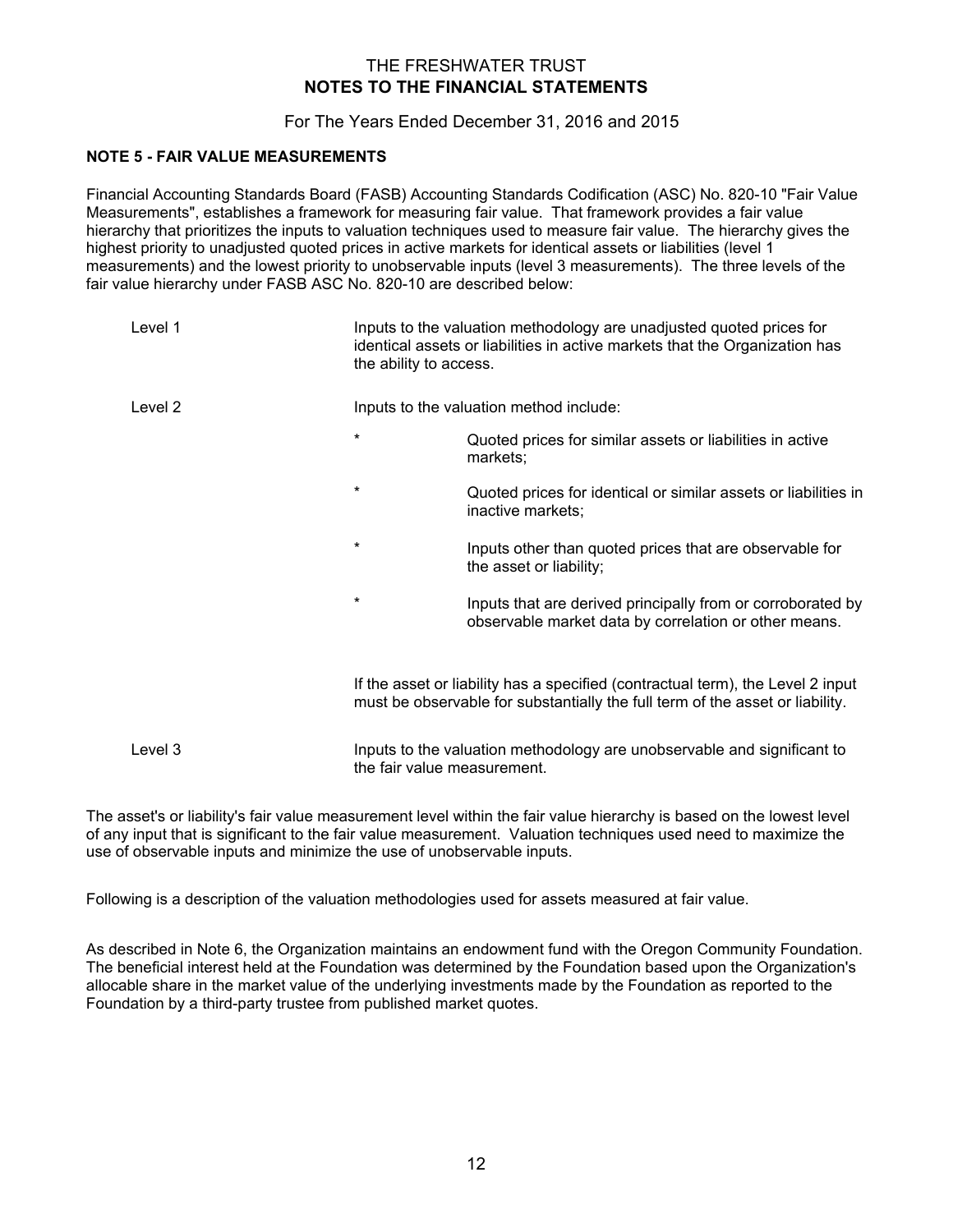For The Years Ended December 31, 2016 and 2015

## **NOTE 5 - FAIR VALUE MEASUREMENTS (CONTINUED)**

The methods described above may produce a fair value calculation that may not be indicative of net realizable value or reflective of future fair values. Furthermore, while Management believes its valuation methods are appropriate and consistent, the use of different methodologies or assumptions to determine the fair value of certain financial instruments could result in a different fair value measurement at the reporting date.

|                                    |         |         |    | Assets at Fair Value as of December 31, 2016 |         |
|------------------------------------|---------|---------|----|----------------------------------------------|---------|
|                                    | Level 1 | Level 2 |    | Level 3                                      | Total   |
| Beneficial interest held by others |         |         |    | 125,011                                      | 125,011 |
| Total assets at fair value         |         | \$      | \$ | 125,011                                      | 125,011 |
|                                    |         |         |    | Assets at Fair Value as of December 31, 2015 |         |
|                                    | Level 1 | Level 2 |    | Level 3                                      | Total   |
| Beneficial interest held by others |         |         |    | 118,343                                      | 118,343 |
| Total assets at fair value         | \$      | \$      | \$ | 118,343                                      | 118,343 |

The table below sets forth a summary of changes in the fair value of the Organization's level 3 assets for the year ended December 31:

|                                   | Level 3                          |    | Level 3                          |
|-----------------------------------|----------------------------------|----|----------------------------------|
|                                   | Endowment<br>Investments<br>2016 |    | Endowment<br>Investments<br>2015 |
| Balance, beginning of year        | \$<br>118,343                    | \$ | 120,107                          |
| Realized gains/(losses)           | 1,028                            |    | 413                              |
| Unrealized gains/(losses)         | 5,612                            |    | (2,729)                          |
| Investment income, net of expense | 28                               |    | 552                              |
| Purchases                         |                                  |    |                                  |
| Balance, end of year              | \$<br>125,011                    | \$ | 118,343                          |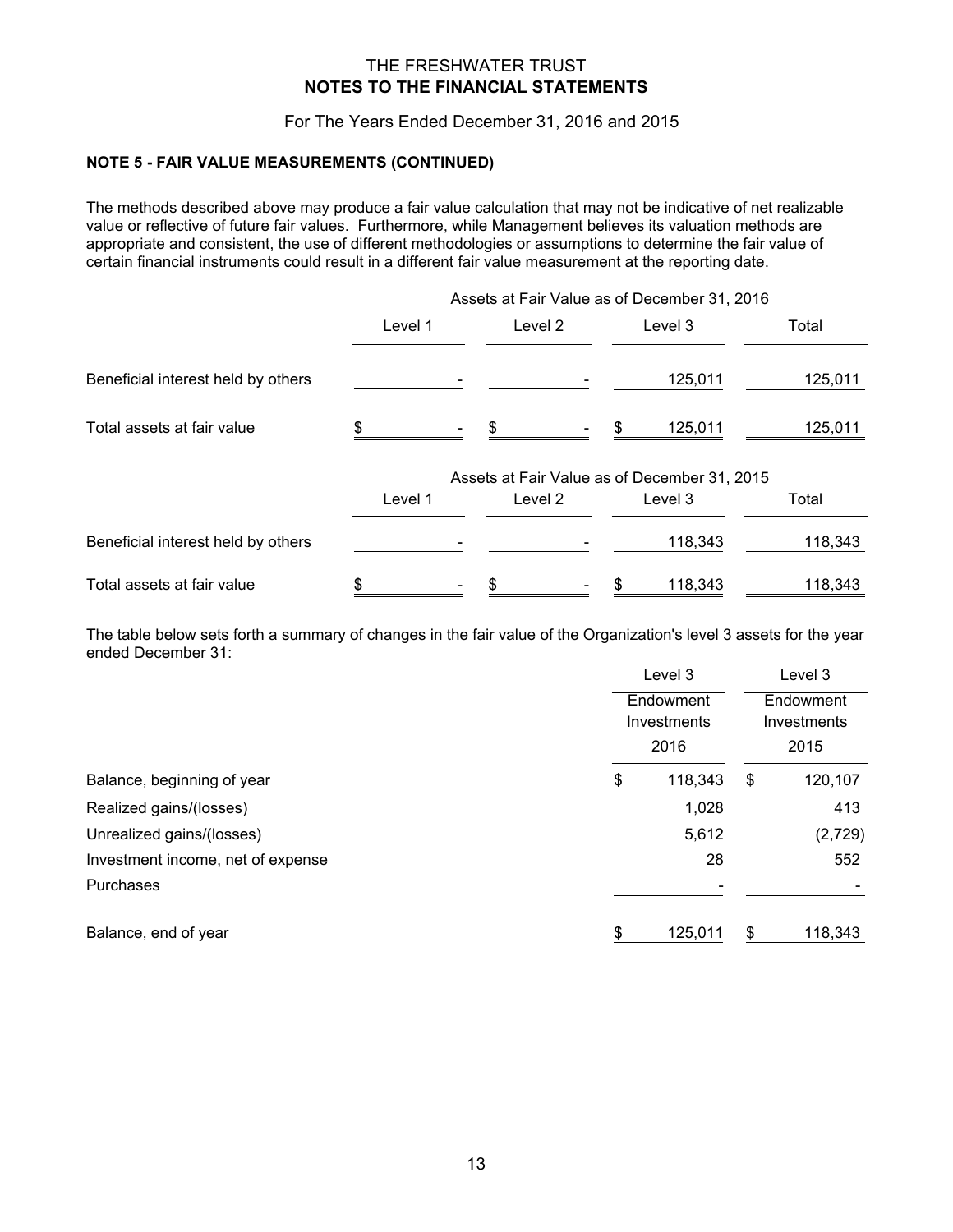For The Years Ended December 31, 2016 and 2015

#### **NOTE 6 - INVESTMENT IN PERPETUAL TRUST**

In 1996 the Organization established the Oregon Trout Endowment Fund at the Oregon Community Foundation (the Foundation). The Organization intends to grow the balance of this fund to \$100,000 before beginning to draw on investment income and appreciation. At December 31, 2016 and 2015, the fair value of the assets in this fund totaled \$125,011 and \$118,343, respectively. As a component fund of the Foundation, the fund is invested and managed by the foundation and only investment income and appreciation will be made available to The Freshwater Trust in the future.

## **NOTE 7 - LONG TERM DEBT**

On March 1, 2013, the Organization signed a \$5,000,000 credit agreement with The David and Lucile Packard Foundation, The Gordon and Betty Moore Foundation, and The Kresge Foundation to support projected future operating deficits and allow for capacity investment while building water quality trading and other natural infrastructure mitigation programs. The loans are unsecured. An initial advance of \$2,000,000 was made on the closing date. A second advance of \$2,000,000 was received July 2014. The third and final advance of \$1,000,000 will be available no later than September 1, 2015, provided the Organization satisfies certain conditions. Effective December 31, 2016, those conditions had not been met and the Organization did not take the final \$1,000,000 advance.

The Organization shall pay interest on the unpaid principal amount, to the extent funded, through the date that the entire principal amount of the loan has been repaid in full, at an interest rate equal to 1% per annum, simple interest. Accrued interest at December 31, 2016 and 2015 was:

| 16,811 |
|--------|
|        |

Principal payments commenced on October 31, 2016 and will be made on or before each April 30th and October 31st prior to the maturity date of October 31, 2023. Principal payments will be based upon the greater of a fixed escalating principal repayment or a stated percentage of temperature and nutrient credits sold by the Organization during each six-month period ending June 30th or December 31st prior to the maturity date.

At December 31, 2016, the approximate minimum principal payments for the PRI Note Payable are as follows:

Year Ending December 31,

| 2017                | \$<br>200,000   |
|---------------------|-----------------|
| 2018                | 200,000         |
| 2019                | 400,000         |
| 2020                | 550,000         |
| 2021 and thereafter | 2,550,000       |
| Total               | 3,900,000<br>\$ |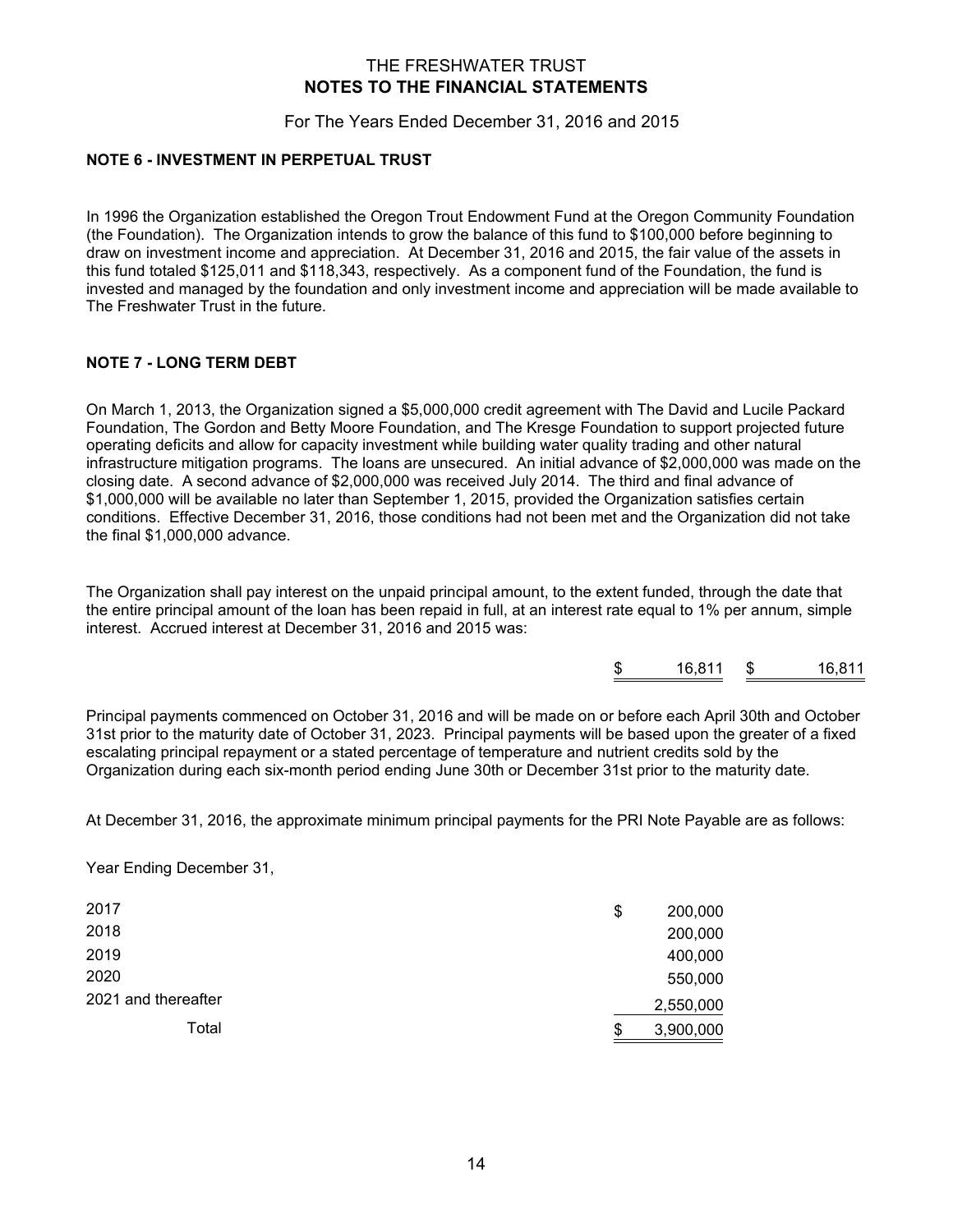For The Years Ended December 31, 2016 and 2015

## **NOTE 8 - TEMPORARILY AND PERMANENTLY RESTRICTED NET ASSETS**

Temporarily restricted net assets consist of the following:

|                                                | 2016    |  |         |
|------------------------------------------------|---------|--|---------|
| Habitat programs                               | 340.640 |  | 867,550 |
| <b>Total Temporarily Restricted Net Assets</b> | 340.640 |  | 867,550 |

The Endowment Fund was established for the purpose of providing investment revenues to support wild fish conservation programs in perpetuity. Permanently restricted net assets at December 31, 2016 and 2015, consist of investments held within the Oregon Trout Endowment Fund; which is managed by the Oregon Community Foundation.

## **NOTE 9 - OPERATING LEASE COMMITMENTS**

The Organization leases its primary office faciliites under an operating lease, which commenced January 1, 2016 and expires April 30, 2026. The lease contains an annual provision to be paid as additional rent to cover the Organization's proportionate share of certain operating expenses.

Previously, the Organization occupied facilities under an operating lease which commenced December 1, 2005 and expires on September 30, 2021. A sublease agreement was negotiated for a portion of the office space with a term of January 1, 2016 through September 30, 2021.

Occupancy expense for the years ended December 31, 2016 and 2015 was:

|                                                                     | S | 345,514 |   | 236,184 |
|---------------------------------------------------------------------|---|---------|---|---------|
| Sublease income for the years ended December 31, 2016 and 2015 was: |   |         |   |         |
|                                                                     | S | 56.097  | S | -       |

In addition, the Organization leases certain office equipment under lease agreements expiring in 2017. Rental expense paid for equipment leases for the years ended December 31, 2016 and 2015 was:

|  | $15,718$ \$ | 20,403 |
|--|-------------|--------|
|--|-------------|--------|

At December 31, 2016, the approximate minimum rental commitments for the above leases are as follows:

Year Ending December 31,

| 2017                | 454,042<br>\$  |
|---------------------|----------------|
| 2018                | 475,081        |
| 2019                | 502,912        |
| 2020                | 477.541        |
| 2021 and thereafter | 2,141,136      |
| Total               | 4,050,712<br>S |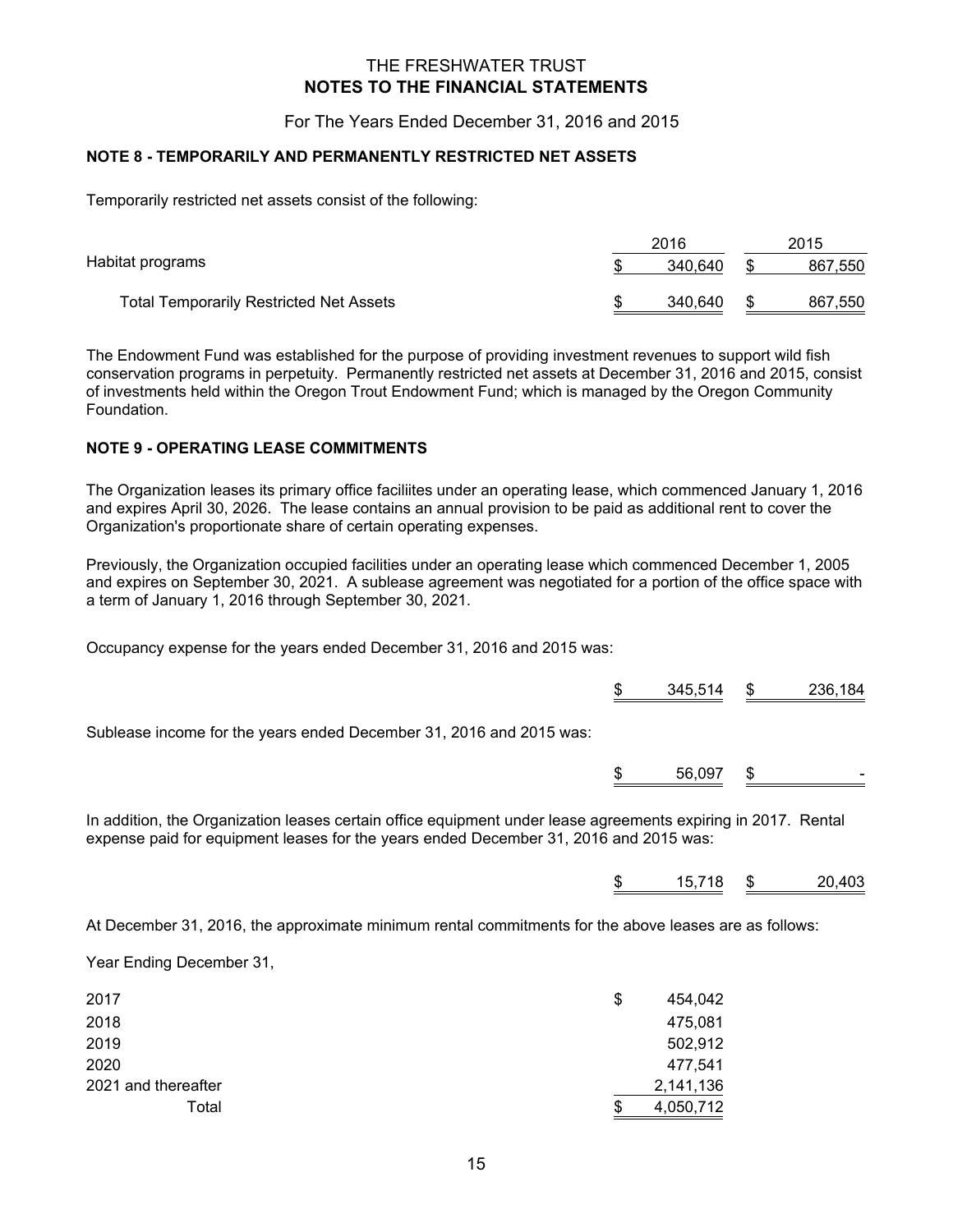For The Years Ended December 31, 2016 and 2015

## **NOTE 9 - OPERATING LEASE COMMITMENTS (CONTINUED)**

At December 31, 2016, the approximate sublease income for the above leases are as follows:

Year Ending December 31,

| 2017                | \$<br>77,040  |
|---------------------|---------------|
| 2018                | 79,351        |
| 2019                | 81,732        |
| 2020                | 84,184        |
| 2021 and thereafter | 65,032        |
| Total               | \$<br>387,339 |

## **NOTE 10 - RELATED PARTY TRANSACTIONS**

During 2013, the Organization entered into a water rights lease transaction with Mr. Malmberg, who was an employee of the organization at the time the agreement was executed. The agreement includes a five year instream lease which was paid up front. It also includes a fifteen year time limited instream transfer. The agreement was consummated in an arms-length transaction and is comparable to other water rights lease transactions entered into during 2013.

#### **NOTE 11 - RETIREMENT PLANS**

The Organization provides substantially all full-time and certain part-time employees with access to a defined contribution retirement plan. The Organization's annual contribution to the plan is equal to 5.0% of the eligible annual compensation of each participant. Contributions by the Organization to the for the years ended December 31, 2016 and 2015 were:

\$ 149,616 \$ 146,643

#### **NOTE 12 - IN-KIND CONTRIBUTIONS**

Contributions of donated services that create or enhance nonfinancial assets or that require specialized skill, are provided by individuals possessing those skills, and would typically need to be purchased if not provided by donation, are recorded at their fair values in the period received. Donations of equipment and materials are recorded where there is an objective basis upon which to value these contributions and where the contributions are an essential part of the Organization's activities.

Contributed goods and professional services valued at \$63,812 and \$47,360 are included in unrestricted contributions, specifically for Special Events for the years ending December 31, 2016 and 2015.

Contributed goods and professional services valued at \$435,784 and \$358,035 are included in unrestricted contributions, specifically for the Habitat Program for the years ending December 31, 2016 and 2015.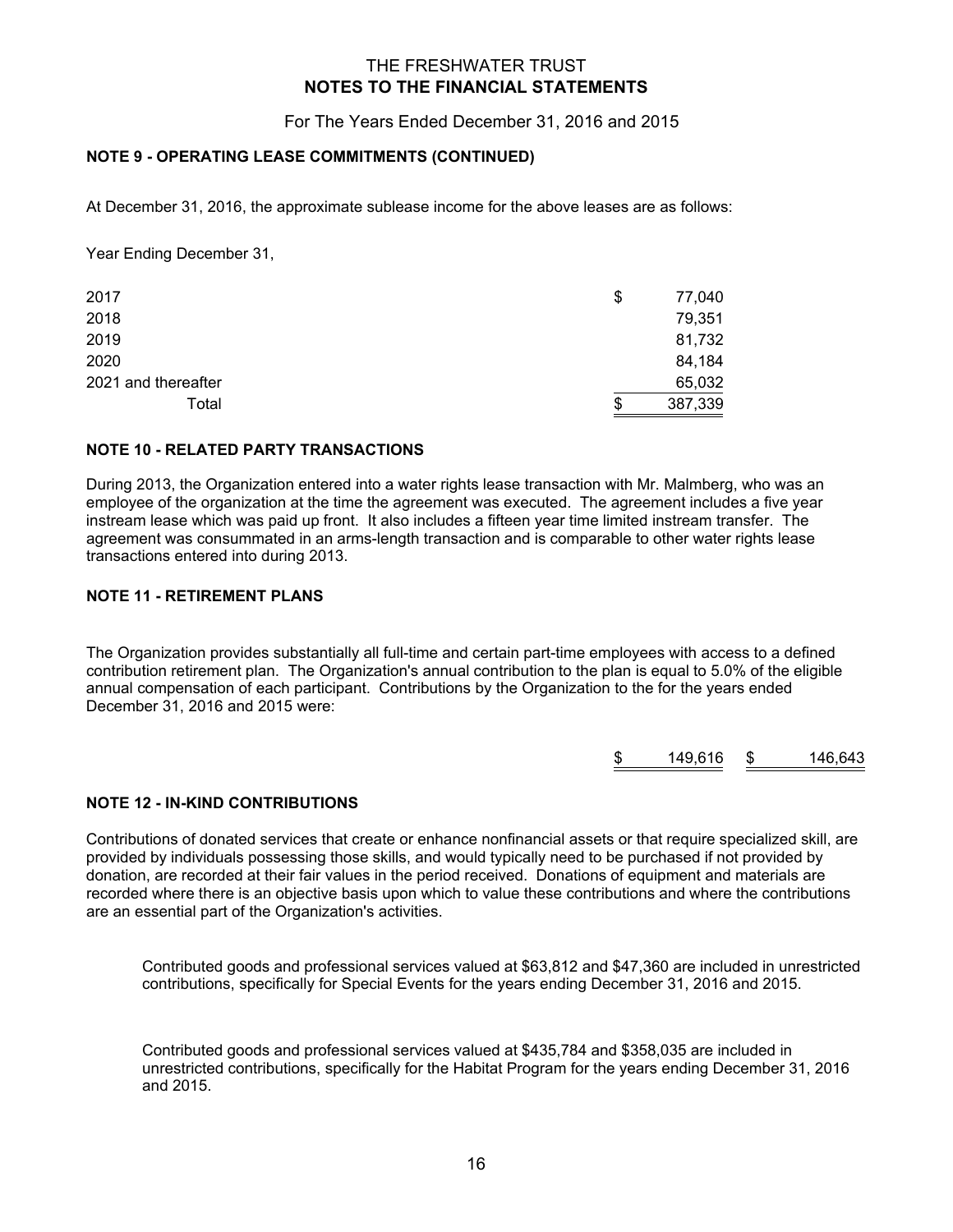For The Years Ended December 31, 2016 and 2015

## **NOTE 13 - WATER RIGHTS**

The Organization has acquired title for partial water right interests among several basins in Oregon to preserve in-stream water flows. The water rights are valued based on their original purchase cost. Annually, the Organization assesses the value of the water right interests held to determine if any permanent impairment of value has occurred. If the value of the water rights is determined to be impaired; the carrying value of the water rights would be reduced to their estimated fair value in the period that the impairment has occurred. For the years ended December 31, 2016 and 2015, the Organization has not recognized any impairment losses on the value these water rights.

## **NOTE 14 - WATER LEASE COMMITMENTS**

The Organization has entered into multiple water rights lease agreements with participating landowners in Oregon with terms ranging from one to fifteen years. Each water right lease agreement is conditioned upon the Organization receiving annual funding from the Columbia Basin Water Transaction Program. In the event that funding is not made available the water right lease terminates and the parties are released from their obligations.

During the year ended December 31, 2016, certain water rights lease agreements were paid two to five years in advance. There are contractual remedies that the Organization can pursue in the event of default by the landowner, which can include repayment of funds received.

At December 31, 2016. the approximate minimum commitments for the above leases are as follows:

Year Ending December 31:

| 2017                | \$ | 703,038   |
|---------------------|----|-----------|
| 2018                |    | 165,333   |
| 2019                |    | 65,712    |
| 2020                |    | 53,526    |
| 2021 and thereafter |    | 62,051    |
| Total               | S  | 1,049,660 |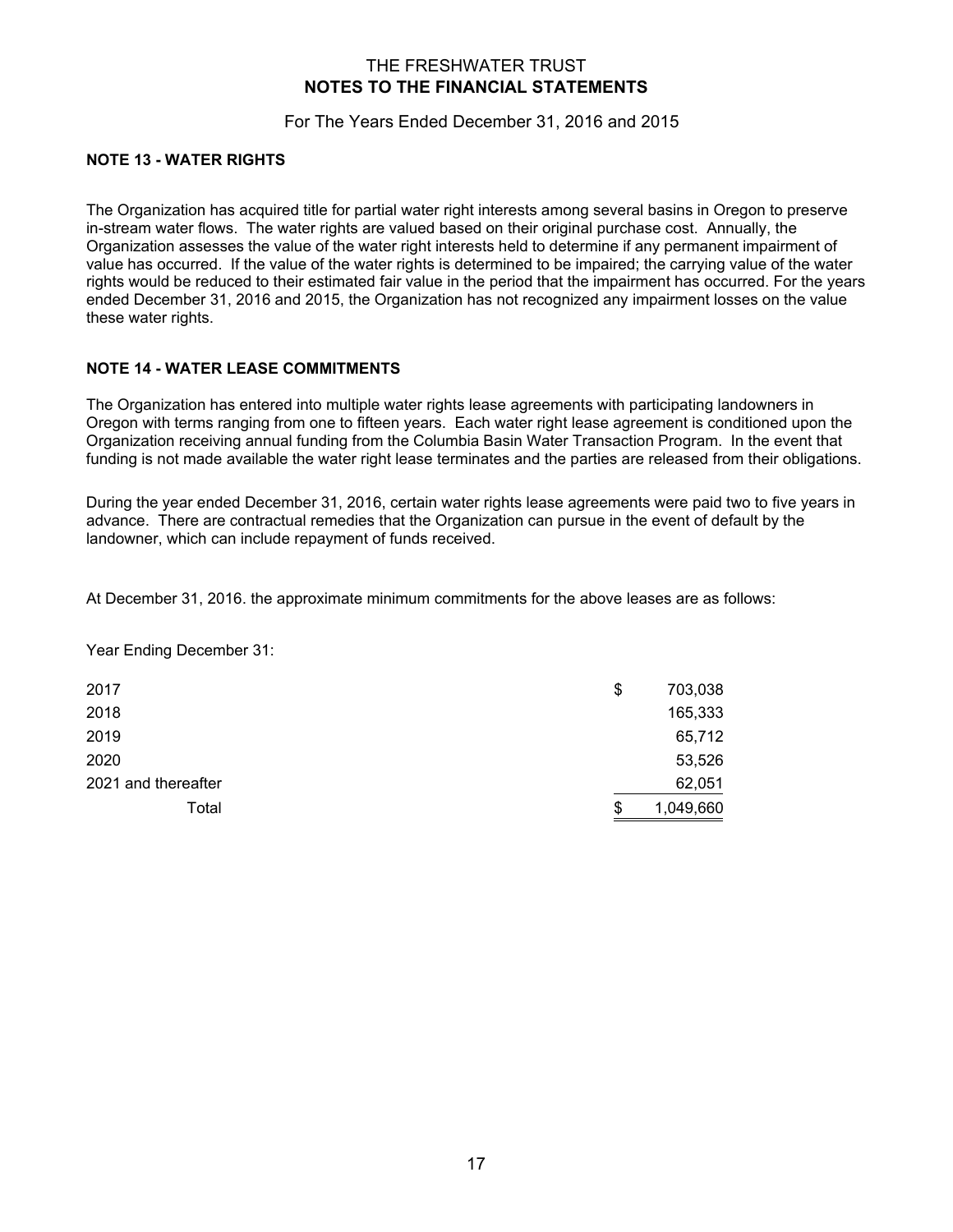## For The Years Ended December 31, 2016 and 2015

#### **NOTE 15 - ENDOWMENT**

The Organization's endowment consists of one fund established for a variety of purposes. Its endowment includes funds both donor-restricted endowment funds and funds designated by the Board of Directors to function as endowments. As required by GAAP, net assets associated with endowment funds, including funds designated by the Board of Directors to function as endowments, are classified and reported based on the existence or absence of donor-imposed restrictions.

The Board of Directors of The Freshwater Trust has interpreted the Uniform Prudent Management of Institutional Funds Act (UPMIFA) as requiring the preservation of the fair value of the original gift as of the gift date and the donor-restricted funds absent explicit donor stipulations to the contrary. As a result of this interpretation, the Organization classifies as permanently restricted net assets (a) the original gifts donated to the permanent endowment, (b) the original value of subsequent gifts to the permanent endowment, and (c) accumulations to the permanent endowment made in accordance with the direction of the applicable donor gift instrument at the time the accumulation is added to the fund. The remaining portion of the donor-restricted endowment fund that is not classified as permanently restricted net assets is classified as temporarily restricted net assets until those amounts are appropriated for expenditure by the Organization in a manner consistent with the standard of prudence prescribed by UPMIFA. In accordance with UPMIFA, the Organization considers the following factors in making a determination to appropriate or accumulate donor-restricted endowment funds:

- (1) The duration and preservation of the fund
- (2) The purposes of the Organization and the donor-restricted endowment fund
- (3) General economic conditions
- (4) The possible effect of inflation and deflation
- (5) The expected total return from income and the appreciation of investments
- (6) Other resources of the Organization
- (7) The investment policies of the Organization

Endowment Net Asset Composition by Type of Fund as of December 31, 2016

|                                  | Unrestricted | Temporarily<br>Restricted | Permanently<br>Restricted | Total   |
|----------------------------------|--------------|---------------------------|---------------------------|---------|
| Board-designated endowment funds | 19.656       |                           | 105,355                   | 125,011 |
| Total assets at fair value       | 19.656       | ۰                         | 105,355                   | 125,011 |

Endowment Net Asset Composition by Type of Fund as of December 31, 2015

|                                  | Unrestricted |     | Temporarily<br>Restricted |   | Permanently<br>Restricted |     | Total   |
|----------------------------------|--------------|-----|---------------------------|---|---------------------------|-----|---------|
| Board-designated endowment funds | 18,656       |     |                           |   | 99.687                    |     | 118,343 |
| Total assets at fair value       | 18,656       | \$. |                           | S | 99.687                    | \$. | 118,343 |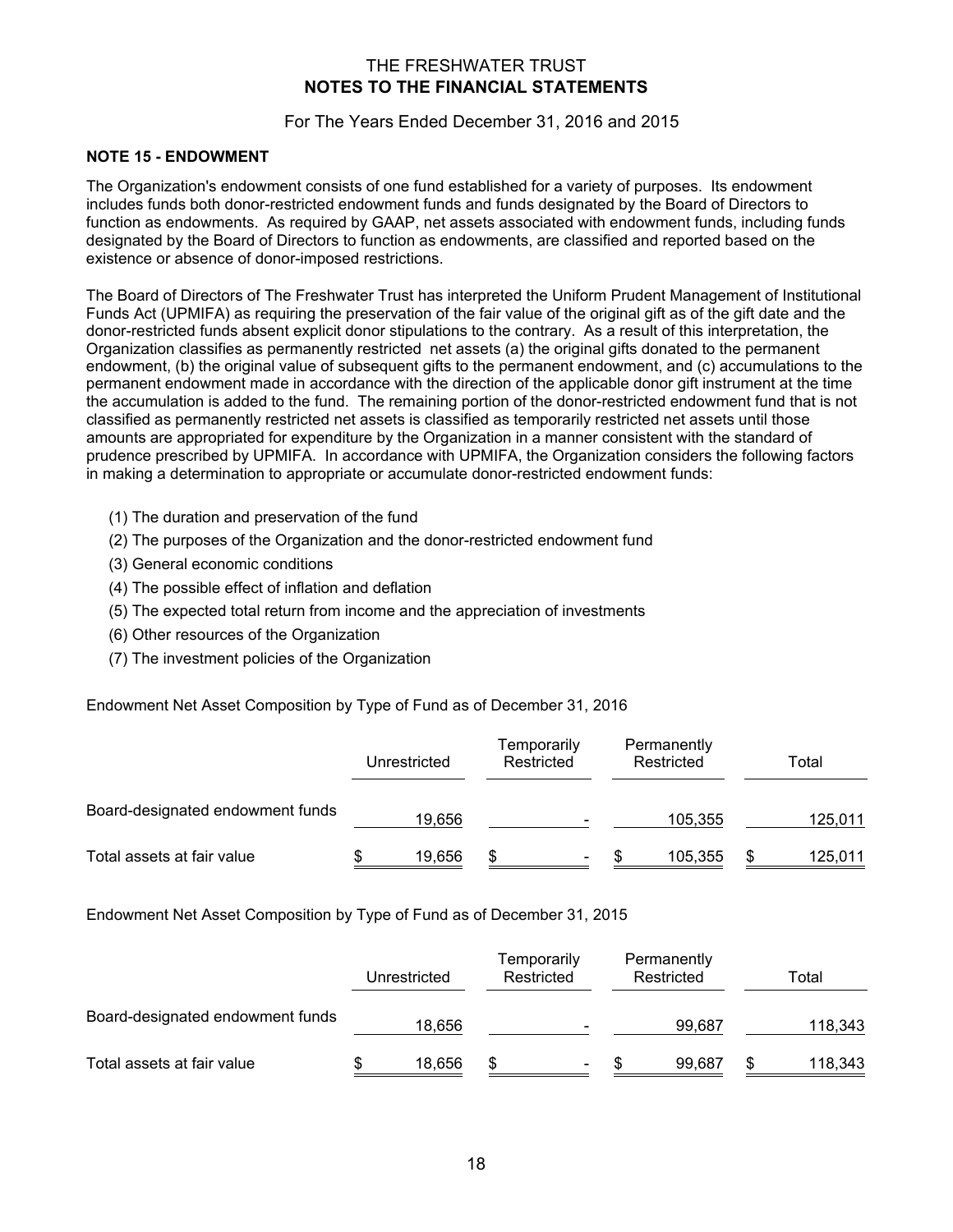For The Years Ended December 31, 2016 and 2015

## **NOTE 15 - ENDOWMENT (CONTINUED)**

Changes in Endowment Net Assets for the year ended December 31, 2016

|                                                              | Unrestricted | Temporarily<br>Restricted |    | Permanently<br>Restricted | Total         |
|--------------------------------------------------------------|--------------|---------------------------|----|---------------------------|---------------|
| Endowment net assets,                                        |              |                           |    |                           |               |
| beginning of year                                            | \$<br>18,656 |                           |    | 99,687                    | \$<br>118,343 |
| Investment return:                                           |              |                           |    |                           |               |
| Investment income                                            | 4            |                           |    | 23                        | 27            |
| Net appreciation/(depreciation)<br>(realized and unrealized) |              |                           |    |                           |               |
|                                                              | 996          |                           |    | 5,645                     | 6,641         |
| Endowment net assets,                                        |              |                           |    |                           |               |
| end of year                                                  | \$<br>19,656 | \$                        | \$ | 105,355                   | \$<br>125,011 |

## **NOTE 16 - INDIRECT COST ALLOCATION**

The Organization receives federal funding which is subject to an Indirect Cost Negotiation Agreement offered by the United States Department of the Interior Business Center. The provisional rate in effect for the year ended December 31, 2016 was 14.86%.

## **NOTE 17 - RECLASSIFICATIONS**

Certain prior year amounts have been reclassified to conform to the current year presentation.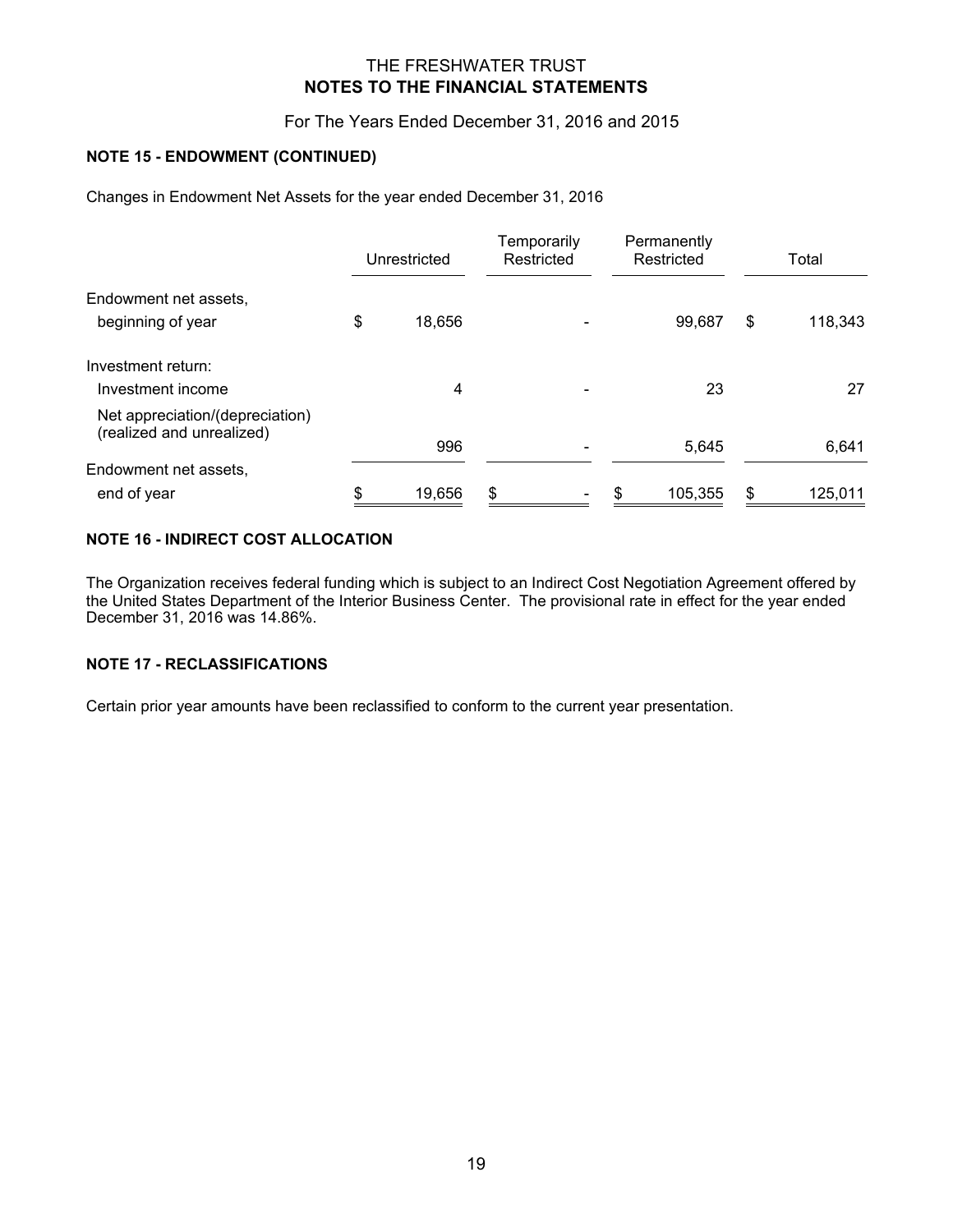# THE FRESHWATER TRUST**Schedule of Expenditures of Federal Awards** Year ended December 31, 2016

| <b>Federal Agency</b>                                                                    | Pass Through<br>Agency       | <b>Federal Program Title</b>                                           | <b>CFDA Number</b> | <b>Grant Identification</b><br><b>Number</b> | <b>Expenditures</b> |
|------------------------------------------------------------------------------------------|------------------------------|------------------------------------------------------------------------|--------------------|----------------------------------------------|---------------------|
| National Fish & Wildlife Foundation                                                      | <b>CBWTP</b>                 | Innovative Transactions to Restore Flow                                | 81.000             | 0201.16.049002                               | \$<br>153,629       |
| National Fish & Wildlife Foundation                                                      | <b>CBWTP</b>                 | Innovative Transactions to Restore Flow                                | 81.000             | 0201.16.049006                               | 76,690              |
| National Fish & Wildlife Foundation                                                      | <b>CBWTP</b>                 | Innovative Transactions to Restore Flow                                | 81.000             | 0201.17.053096                               | 42,348              |
| National Fish & Wildlife Foundation                                                      | <b>CBWTP</b>                 | Innovative Transactions to Restore Flow                                | 81.000             | 0201.17.053092                               | 18,022              |
| National Fish & Wildlife Foundation                                                      | <b>CBWTP</b>                 | Water Lease Payments - Columbia Basin                                  | 81.000             | 0201.16.049002                               | 636,171             |
| National Fish & Wildlife Foundation                                                      | <b>CBWTP</b>                 | Water Lease Payments - Accord                                          | 81.000             | 0201.16.049006                               | 95,603              |
| National Fish & Wildlife Foundation<br>National Fish & Wildlife Foundation               | <b>CBWTP</b><br><b>CBWTP</b> | Water Lease Payments - Columbia Basin<br>Water Lease Payments - Accord | 81.000<br>81.000   | 0201.17.053096<br>0201.17.053092             | 3,000<br>195,477    |
| <b>Total National Fish and Wildlife Foundation</b>                                       |                              |                                                                        |                    |                                              | 1,220,940           |
| Bureau of Land Management                                                                |                              | Salmon River Habitat Restoration                                       | 15.234             | L13AC00128                                   | 88,825              |
| <b>Bureau of Land Management</b>                                                         |                              | Salmon River Aquatic Habitat Restoration                               | 15.234             | L11AC20158                                   | 6,569               |
| <b>Total Bureau of Land Management</b>                                                   |                              |                                                                        |                    |                                              | 95,394              |
| <b>Bureau of Reclamation</b>                                                             |                              | Rogue River Basin Restoration                                          | 15.517             | R16AC00136                                   | 10,576              |
| <b>Bureau of Reclamation</b>                                                             |                              | Rogue River Basin Restoration                                          | 15.517             | R16AC00100                                   | 15,626              |
| <b>Bureau of Reclamation</b>                                                             |                              | Rogue River Basin Restoration                                          | 15.517             | R15AC00036                                   | 1,502,791           |
| <b>Bureau of Reclamation</b>                                                             |                              | Rogue River Basin Restoration                                          | 15.517             | R14AC00029                                   | 79,225              |
| <b>Bureau of Reclamation</b>                                                             |                              | Rogue River Basin Restoration                                          | 15.517             | R14AC00048                                   | 296,143             |
| <b>Total Bureau of Reclamation</b>                                                       |                              |                                                                        |                    |                                              | 1,904,361           |
| <b>OWEB/Pacific Coast Salmon Program</b>                                                 |                              | Upper Sandy River Habitat Restoration                                  | 11.438             | 214.3034                                     | 15,902              |
| <b>OWEB/Pacific Coast Salmon Program</b>                                                 |                              | Upper Sandy River Habitat Restoration                                  | 11.438             | 215-3048-11707                               | 106,767             |
| <b>OWEB/Pacific Coast Salmon Program</b>                                                 |                              | Upper Sandy River Habitat Restoration                                  | 11.438             | 216-3039                                     | 80,000              |
| <b>Total OWEB/Pacific Coast Salmon</b><br>Program                                        |                              |                                                                        |                    |                                              | 202,669             |
| US Environmental Protection Agency<br><b>Total US Environmental Protection</b><br>Agency |                              | Accelerating Freshwater Ecosystems and Watershed Conservation          | 66.441             | 83590301                                     | 41,393<br>41,393    |
| <b>US Forest Service</b><br><b>Total US Forest Service</b>                               | <b>NFWF</b>                  | Upper Sandy River Basin Habitat Restoration                            | 10.683             | 0901.15.050926                               | 20,091<br>20.091    |
| Bureau of Land Management                                                                | <b>NFWF</b>                  | Upper Sandy River Basin Habitat Restoration                            | 15.231             | 0901.15.050926                               | 45,420              |
| Total Bureau of Land Management                                                          |                              |                                                                        |                    |                                              | 45,420              |
| <b>Total Expenditures Federal Awards</b>                                                 |                              |                                                                        |                    |                                              | 3,530,268<br>\$     |

See accompanying notes and accountant's report.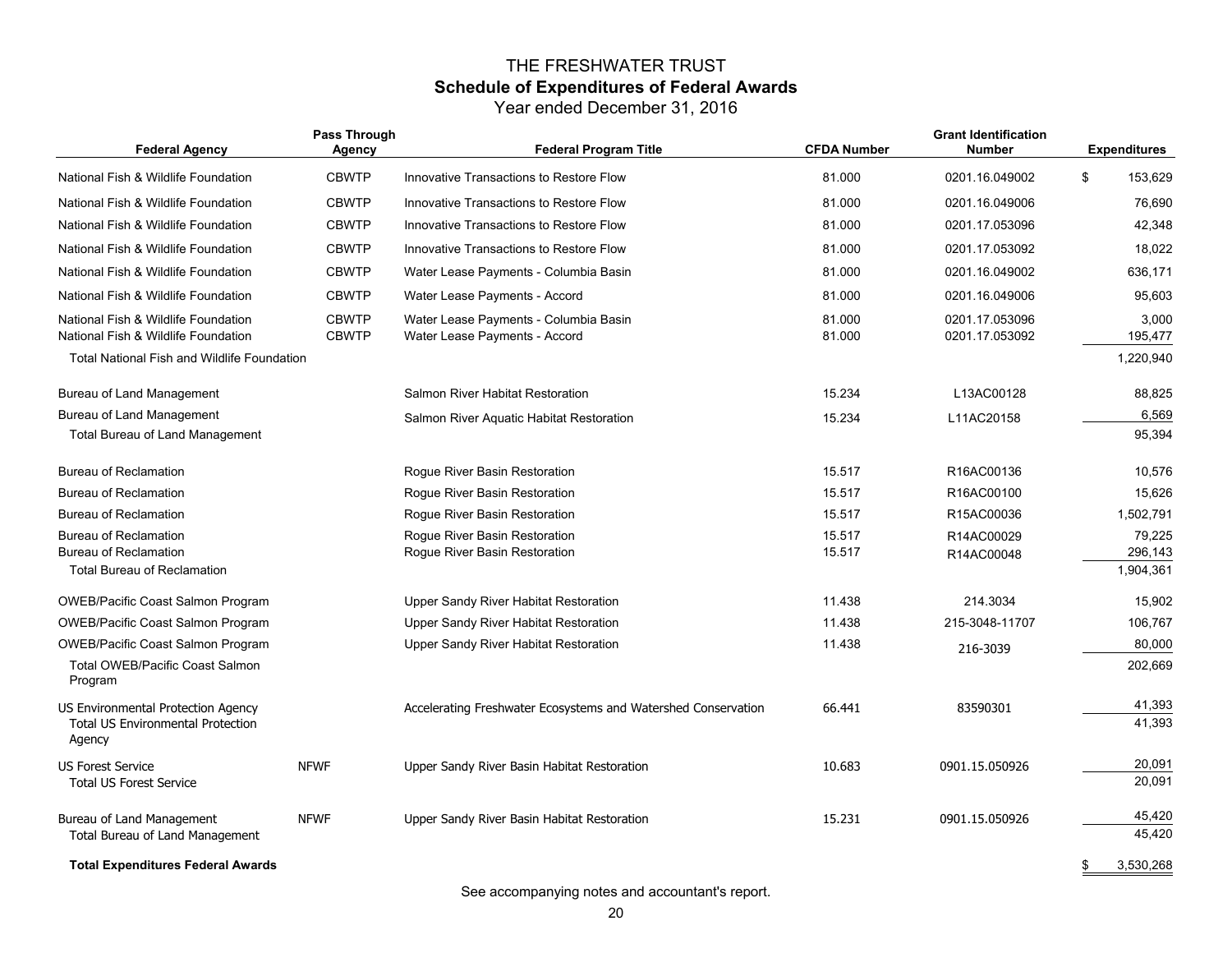# The Freshwater Trust **Notes To Schedule of Expenditures of Federal Awards** Year ended December 31, 2016

## **NOTE 1 - BASIS OF PRESENTATION**

The accompanying schedule of expenditures of federal awards includes the federal grant activity of The Freshwater Trust and is presented on the accrual basis of accounting. The information in this schedule is presented in accordance with the requirements of Title 2 U.S. Code of Federal Regulations Part 200, Uniform Administrative Requirements, Cost Principles, and Audit Requirements for Federal Awards (Uniform Guidance).

| Total expenditures of federal awards       | 3,530,268 |
|--------------------------------------------|-----------|
| Non federal expenditures                   | 6,018,916 |
|                                            |           |
| Total expenses per Statement of Activities | 9,549,184 |

## **NOTE 2 - INDIRECT COST RATE**

The organization has elected not to use the ten percent (10%) de-minimis indirect cost rate provision.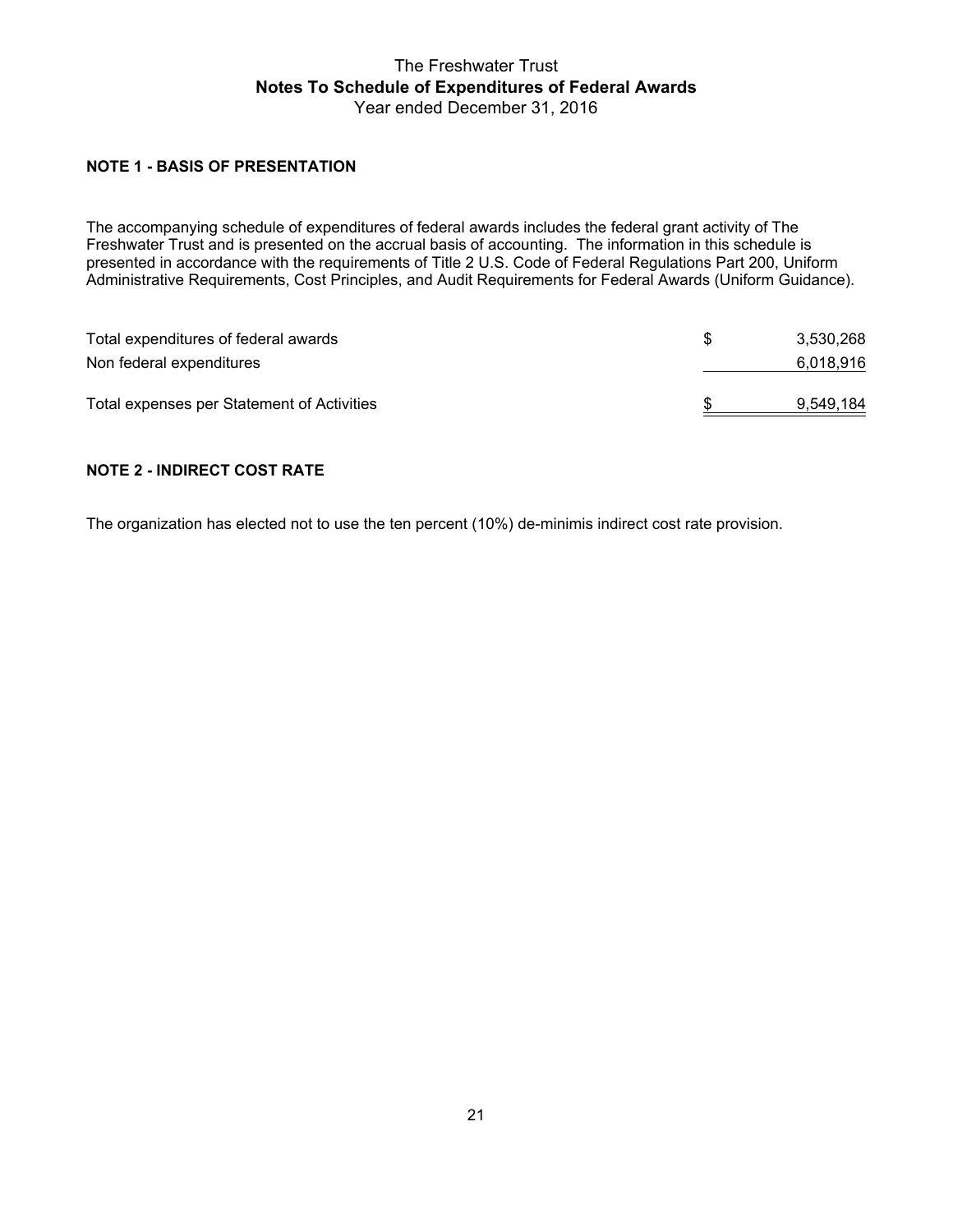#### **INDEPENDENT AUDITOR'S REPORT ON INTERNAL CONTROL OVER FINANCIAL REPORTING AND ON COMPLIANCE AND OTHER MATTERS BASED ON AN AUDIT OF FINANCIAL STATEMENTS PERFORMED IN ACCORDANCE WITH GOVERNMENT AUDITING STANDARDS**

#### **To the Board of Directors of**

#### The Freshwater Trust

We have audited, in accordance with the auditing standards generally accepted in the United States of America and the standards applicable to financial audits contained in Government Auditing Standards issued by the Comptroller General of the United States, the financial statements of The Freshwater Trust (a nonprofit organization), which comprise the statement of financial position as of December 31, 2016, and the related statements of activities, and cash flows for the year then ended, and the related notes to the financial statements, and have issued our report thereon dated May 29, 2017.

#### **Internal Control Over Financial Reporting**

In planning and performing our audit of the financial statements, we considered The Freshwater Trust's internal control over financial reporting (internal control) to determine the audit procedures that are appropriate in the circumstances for the purpose of expressing our opinion on the financial statements, but not for the purpose of expressing an opinion on the effectiveness of The Freshwater Trust's internal control. Accordingly, we do not express an opinion on the effectiveness of the The Freshwater Trust's internal control.

A deficiency in internal control exists when the design or operation of a control does not allow management or employees, in the normal course of performing their assigned functions, to prevent, or detect and correct, misstatements on a timely basis. A material weakness is a deficiency, or a combination of deficiencies, in internal control such that there is a reasonable possibility that a material misstatement of the entity's financial statements will not be prevented, or detected and corrected on a timely basis. A significant deficiency is a deficiency, or a combination of deficiencies, in internal control that is less severe than a material weakness, yet important enough to merit attention by those charged with governance.

Our consideration of internal control was for the limited purpose described in the first paragraph of this section and was not designed to identify all deficiencies in internal control that might be material weaknesses or significant deficiencies. Given these limitations, during our audit we did not identify any deficiencies in internal control that we consider to be material weaknesses. However, material weaknesses may exist that have not been identified.

## **Compliance and Other Matters**

As part of obtaining reasonable assurance about whether The Freshwater Trust's financial statements are free from material misstatement, we performed tests of its compliance with certain provisions of laws, regulations, contracts, and grant agreements, noncompliance with which could have a direct and material effect on the determination of financial statement amounts. However, providing an opinion on compliance with those provisions was not an objective of our audit, and accordingly, we do not express such an opinion. The results of our tests disclosed no instances of noncompliance or other matters that are required to be reported under Government Auditing Standards.

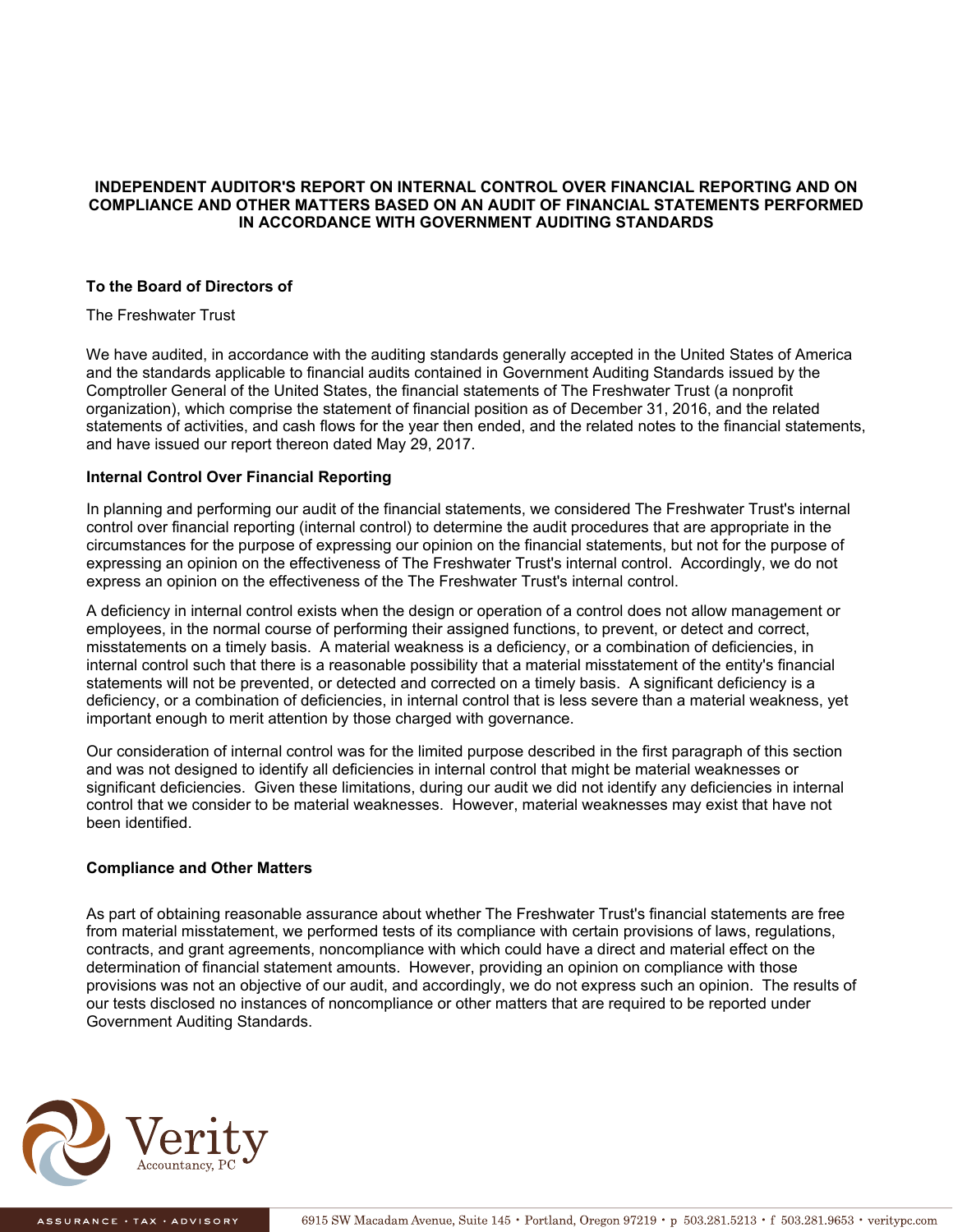#### **Purpose of this Report**

The purpose of this report is solely to describe the scope of our testing of internal control and compliance and the results of that testing, and not to provide an opinion on the effectiveness of the organization's internal control or on compliance. This report is an integral part of an audit performed in accordance with Government Auditing Standards in considering the organization's internal control and compliance. Accordingly, this communication is not suitable for any other purpose.

Verity Accountancy, PC

Verity Accountancy, PC

May 29, 2017 Portland, Oregon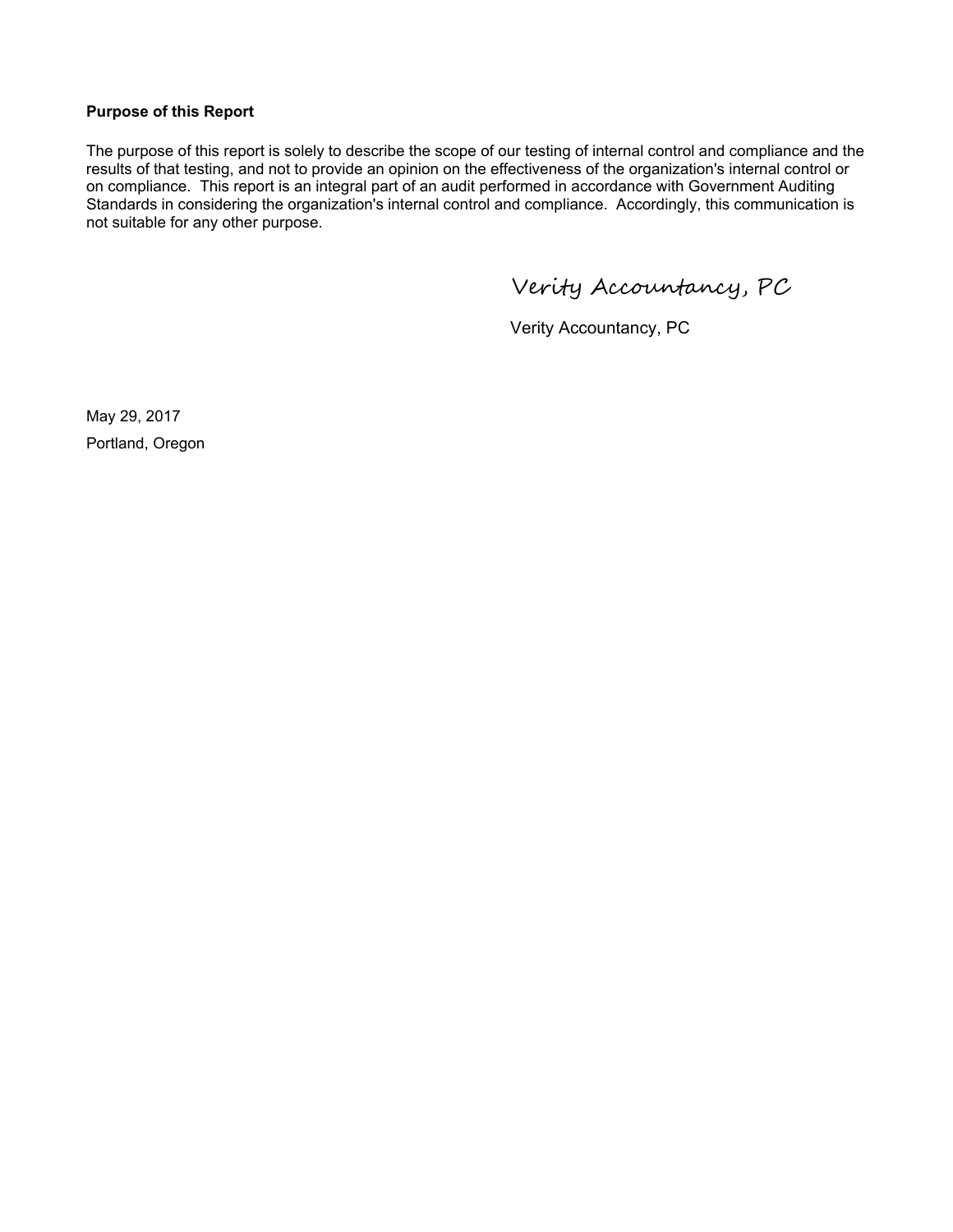#### **INDEPENDENT AUDITOR'S REPORT ON COMPLIANCE FOR EACH MAJOR PROGRAM AND ON INTERNAL CONTROL OVER COMPLIANCE REQUIRED BY THE UNIFORM GUIDANCE**

#### **To the Board of Directors of**

The Freshwater Trust

#### **Report on Compliance for Each Major Federal Program**

We have audited The Freshwater Trust's compliance with the types of compliance requirements described in the OMB Compliance Supplement that could have a direct and material effect on each of The Freshwater Trust's major federal programs for the year ended December 31, 2016. The Freshwater Trust's major federal programs are identified in the summary of auditor's results section of the accompanying schedule of findings and questioned costs.

#### **Management's Responsibility**

Management is responsible for compliance with federal statutes, regulations, and the terms and conditions of its federal awards applicable to its federal programs.

#### **Auditor's Responsibility**

Our responsibility is to express an opinion on compliance for each of The Freshwater Trust's major federal programs based on our audit of the types of compliance requirements referred to above. We conducted our audit of compliance in accordance with auditing standards generally accepted in the United States of America; the standards applicable to financial audits contained in Government Auditing Standards, issued by the Comptroller General of the United States; and the audit requirements of Title 2 U.S. Code of Federal Regulations Part 200, Uniform Administrative Requirements, Cost Principles, and Audit Requirements for Federal Awards (Uniform Guidance). Those standards and the Uniform Guidance require that we plan and perform the audit to obtain reasonable assurance about whether noncompliance with the types of compliance requirements referred to above that could have a direct and material effect on a major federal program occurred. An audit includes examining, on a test basis, evidence about The Freshwater Trust's compliance with those requirements and performing such other procedures as we considered necessary in the circumstances.

We believe that our audit provides a reasonable basis for our opinion on compliance for each major federal program. However, our audit does not provide a legal determination of The Freshwater Trust's compliance.

#### **Opinion on Each Major Federal Program**

In our opinion, The Freshwater Trust complied, in all material respects, with the types of compliance requirements referred to above that could have a direct and material effect on each of its major federal programs for the year ended December 31, 2016.

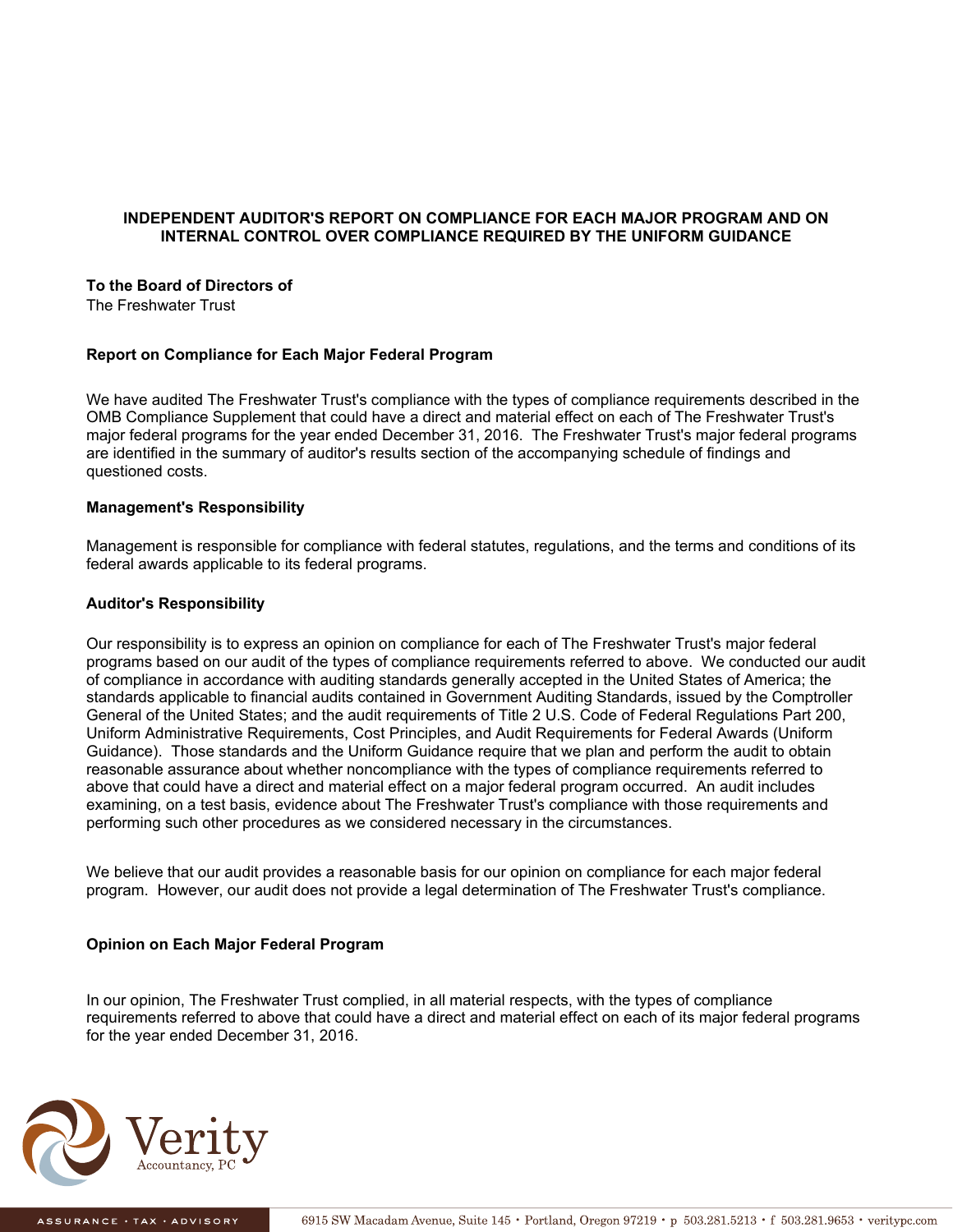#### **Report on Internal Control over Compliance**

Management of The Freshwater Trust is responsible for establishing and maintaining effective internal control over compliance with the types of compliance requirements referred to above. In planning and performing our audit of compliance, we considered The Freshwater Trust's internal control over compliance with the types of requirements that could have a direct and material effect on each major federal program to determine the auditing procedures that are appropriate in the circumstances for the purpose of expressing an opinion on compliance for each major federal program and to test and report on internal control over compliance in accordance with Uniform Guidance, but not for the purpose of expressing an opinion on the effectiveness of internal control over compliance. Accordingly, we do not express an opinion on the effectiveness of The Freshwater Trust's internal control over compliance.

A deficiency in internal control over compliance exists when the design or operation of a control over compliance does not allow management or employees, in the normal course of performing their assigned functions, to prevent, or detect and correct, noncompliance with a type of compliance requirement of a federal program on a timely basis. A material weakness in internal control over compliance is a deficiency, or combination of deficiencies, in internal control over compliance, such that there is a reasonable possibility that material noncompliance with a type of compliance requirement of a federal program will not be prevented, or detected and corrected, on a timely basis. A significant deficiency in internal control over compliance is a deficiency, or a combination of deficiencies, in internal control over compliance with a type of compliance requirement of a federal program that is less severe than a material weakness in internal control over compliance, yet important enough to merit attention by those charged with governance.

Our consideration of internal control over compliance was for the limited purpose described in the first paragraph of this section and was not designed to identify all deficiencies in internal control over compliance that might be material weaknesses or significant deficiencies. We did not identify any deficiencies in internal control over compliance that we consider to be material weaknesses. However, material weaknesses may exist that have not been identified.

The purpose of this report on internal control over compliance is solely to describe the scope of our testing of internal control over compliance and the results of that testing based on the requirements of Uniform Guidance. Accordingly, this report is not suitable for any other purpose.

Verity Accountancy, PC

Verity Accountancy, PC

May 29, 2017 Portland, Oregon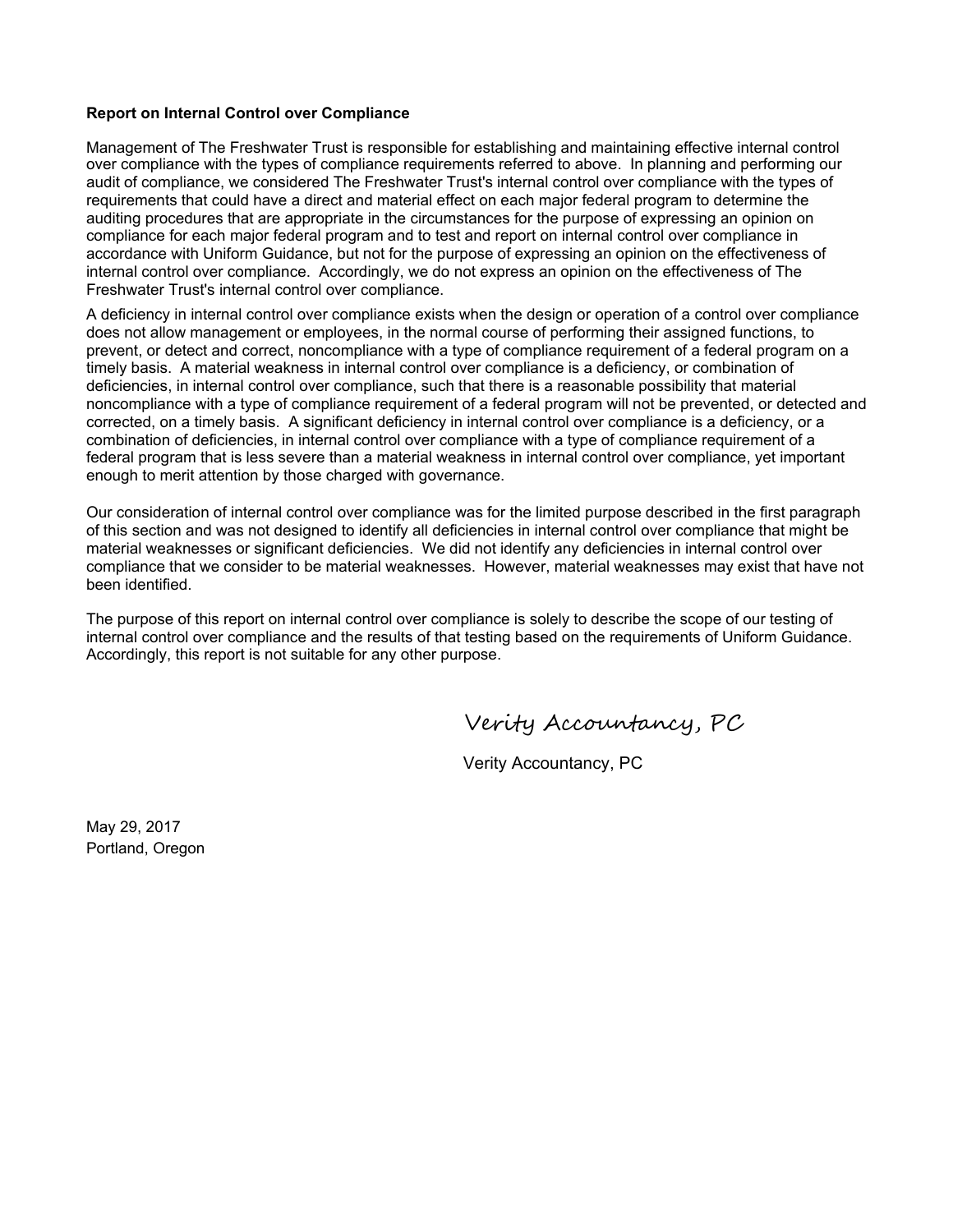# THE FRESHWATER TRUST **Schedule of Findings and Questioned Costs** Year ended December 31, 2016

# **Section I - Summary of Auditor's Results**

#### *Financial Statements*

| Type of auditors' report issued:                                                                                             | <b>Unmodified</b>                               |   |               |
|------------------------------------------------------------------------------------------------------------------------------|-------------------------------------------------|---|---------------|
| Internal control over financial reporting:                                                                                   |                                                 |   |               |
| * Material weaknesses identified?                                                                                            | yes                                             | X | no            |
| * Significant deficiencies identified not<br>considered to be material weaknesses?                                           |                                                 | X | no            |
| Noncompliance material to financial<br>statements noted?                                                                     | yes<br>yes                                      | X | no            |
| <b>Federal Awards</b>                                                                                                        |                                                 |   |               |
| Internal control over major programs:<br>* Material weaknesses identified?                                                   | yes                                             | X | no            |
| * Significant deficiencies identified not<br>considered to be material weaknesses?                                           | yes                                             | X | none reported |
| Type of auditors' report issued on compliance<br>for major programs:                                                         | <b>Unmodified</b>                               |   |               |
| Any audit findings disclosed that are required to<br>be reported in accordance with Uniform<br>Guidance, Section 200.516(a)? | yes                                             | X | no            |
| Identification of major programs:                                                                                            |                                                 |   |               |
| <b>CFDA Number</b>                                                                                                           | <b>Federal Program</b>                          |   |               |
| 81.000                                                                                                                       | <b>Innovative Transactions to Restore Flows</b> |   |               |
| 81.000                                                                                                                       | <b>Water Lease Payments</b>                     |   |               |
| 15.517                                                                                                                       | Rogue River Basin Restoration                   |   |               |
| Dollar threshold used to distinguish between<br>Type A and Type B programs:                                                  | \$750,000                                       |   |               |
| Auditee qualifies as low-risk auditee:                                                                                       | X<br>yes                                        |   | no            |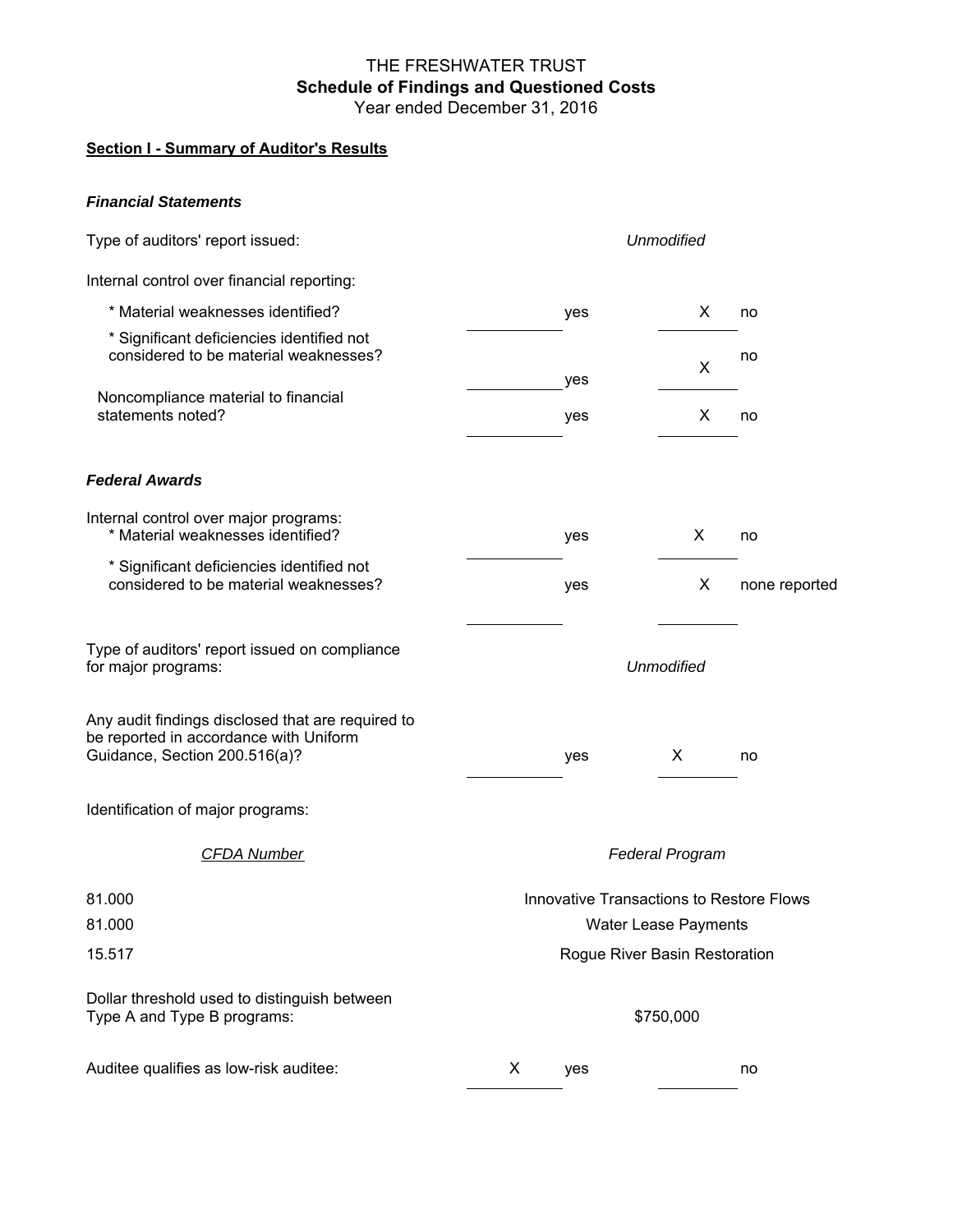# THE FRESHWATER TRUST **Schedule of Findings and Questioned Costs** Year ended December 31, 2016

# **Section II - Financial Statement Findings**

None.